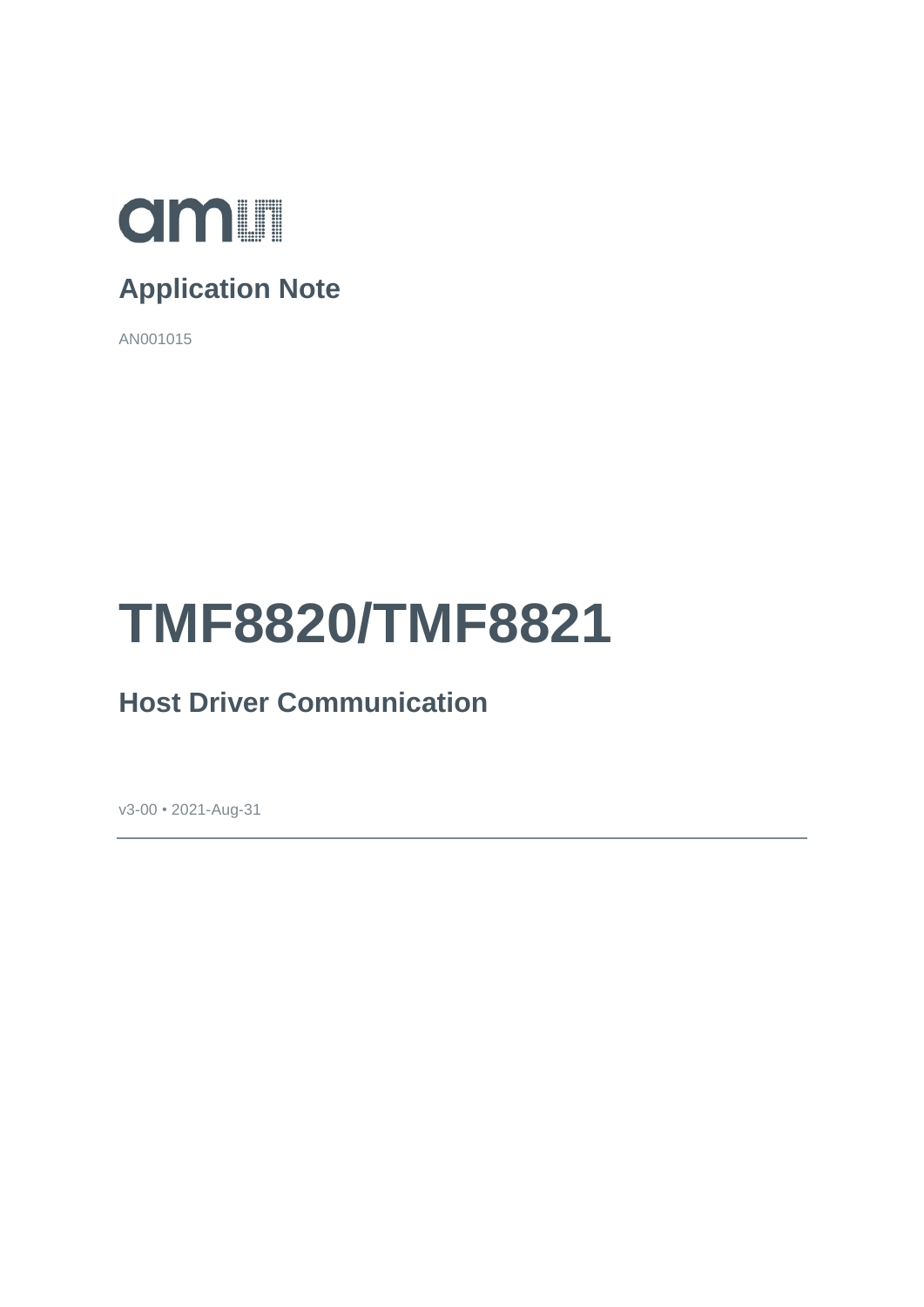

# **Content Guide**

| $\mathbf{1}$                |                                          |
|-----------------------------|------------------------------------------|
| 1.1<br>1.2                  | General Information for Communication  4 |
| $\mathbf{2}$                |                                          |
| 2 <sub>1</sub><br>22<br>2.3 | Check That the Device Is Ready for       |
| 2.4                         |                                          |
| 3                           |                                          |
| 3.1<br>3.2                  |                                          |

| 4          |                                 |  |
|------------|---------------------------------|--|
| 4.1        |                                 |  |
| 4.2<br>4.3 |                                 |  |
| 4.4        |                                 |  |
| 4.5        |                                 |  |
| 4.6        |                                 |  |
| 4.7        |                                 |  |
| 5          | <b>Revision Information  29</b> |  |
| 6          | Legal Information 30            |  |
|            |                                 |  |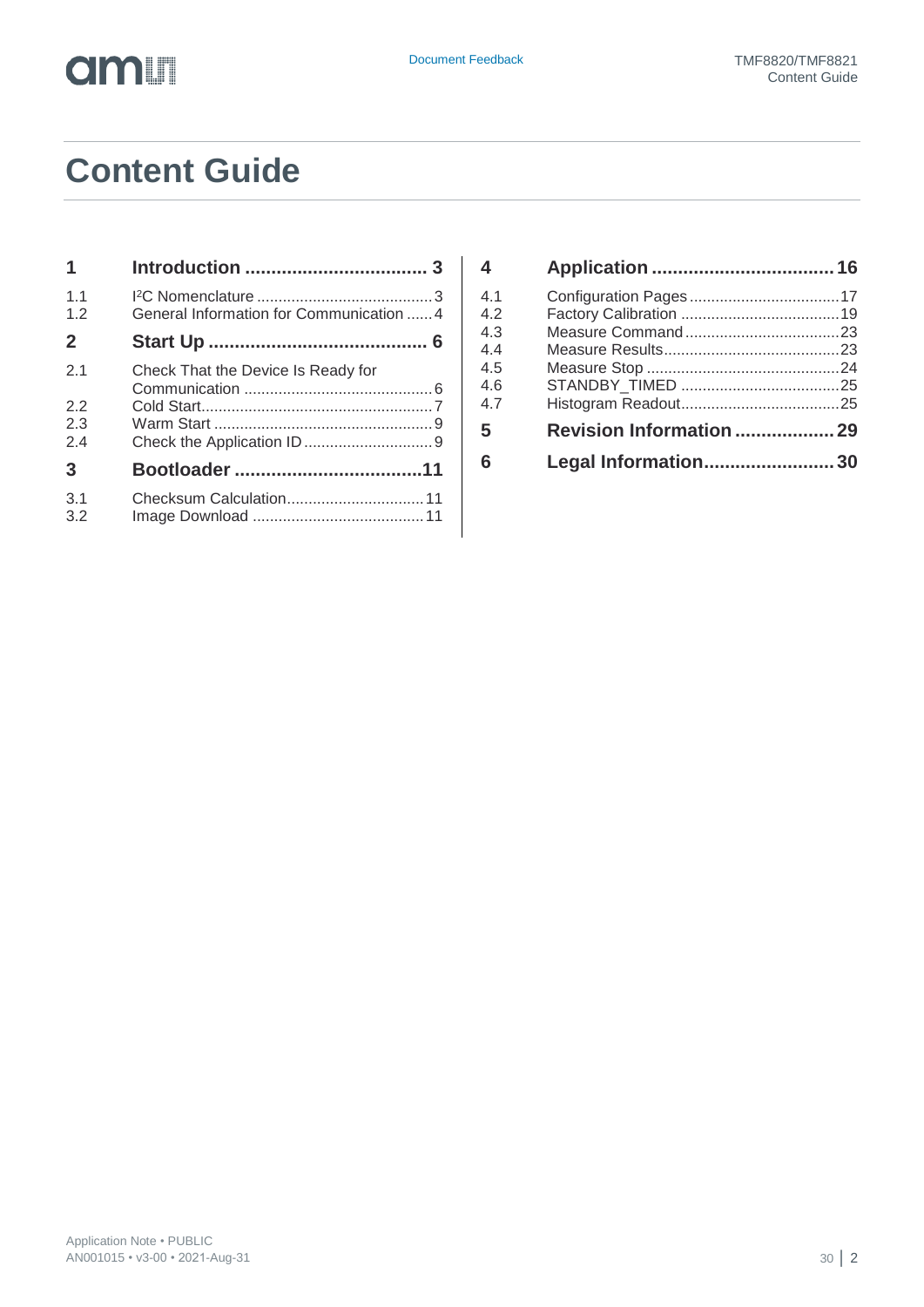# <span id="page-2-0"></span>**1 Introduction**

The purpose of this document is to describe the communication between host driver and the TMF8820 and TMF8821. Most of the communication is the same for TMF8820 and TMF8821. Whenever there is a difference, the device is named either TMF8820 or TMF8821. To address both devices the name TMF882X will be used in this document.

#### 1.1 I <sup>2</sup>C Nomenclature

<span id="page-2-1"></span>The primary interface of the TMF882X is I<sup>2</sup>C. Please refer to the TMF8820/TMF8821 datasheets for the voltage level that corresponds to a logic HIGH and a logic LOW. Throughout this document, the term high/low is used to describe the corresponding voltage levels.

The default I<sup>2</sup>C 7-bit slave address (un-shifted) is 0x41. This document will use the following nomenclature for description of the communication:

- **●** S: Start condition
- W: Write direction
- **●** R: Read direction
- **●** P: Stop condition
- **Sr: Repeated Start condition**
- A: Acknowledge transmitted
- **N: Not acknowledge transmitted**

The sequences given are all for the host to be transmitted. All data is given in hexadecimal format without leading 0x.

Example to write to register 0x08 the value 0x12:

S 41 W 08 12 P

Example to read 4 bytes from register 08:

S 41 W 08 Sr 41 R A A A N P

If a single I<sup>2</sup>C master is used the last could also be safely written as:

S 41 W 08 P S 41 R A A A N P

If you are using a multi-master bus the above should not be used, as a different master may have reset the register select address.

If binary values are used in this document, the following format will be used:

b\_0101\_111x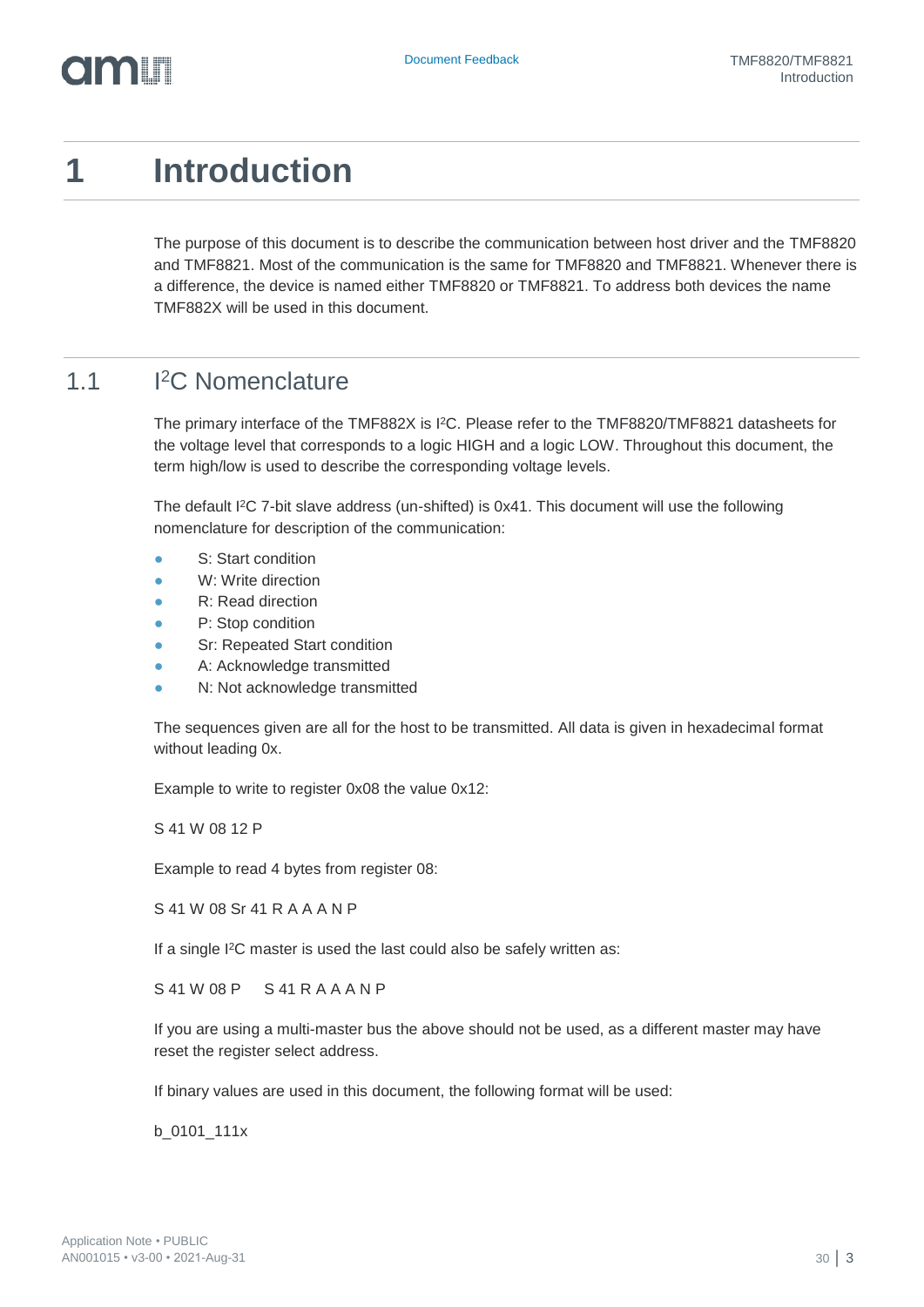

<span id="page-3-0"></span>Where 'x' is a "do not care", the left-most bit is bit 7, the right-most bit is bit 0. The prefix 'b' is to give a hint that this is a binary number. The underscores are just for better readability.

### 1.2 General Information for Communication

This document describes the communication with the TMF882X ROM version 2. If your device has another ROM version please contact **ams** for the correct document for your ROM version.

The primary communication interface for the TMF882X is I<sup>2</sup>C, however the host may also have connected the INT pin to receive interrupts from the TMF882X. The TMF882X will de-assert the INT pin for all interrupt types it has been configured for in the register INT\_ENAB (see section [4\)](#page-15-0).

The TMF882X also has two general purpose IO pins that can be used for various tasks (see the datasheet and also section [4](#page-15-0) which gives an example to configure a GPIO pin).

### **1.2.1 Power Up**

The list below states the communication flow from power up:

- **1.** Power the TMF882X
- **2.** Pull the Enable Line HIGH
- **3.** Write 0x01 to register 0xE0 = ENABLE
- **4.** Poll register ENABLE until the value 0x41 is read back. See also section [2.1.](#page-5-1)
- **5.** Read the register 0x00 = APPID to find out which application is running. See also section [2.4.](#page-8-1)
- **6.** If the bootloader is running: APPID has value 0x80 then continue reading at section [3.](#page-10-0)
- **7.** If the application is running: APPID has value 0x03 then continue reading at section [4.](#page-15-0)

The following chapters give more details about the different steps and the I<sup>2</sup>C strings to be sent/received.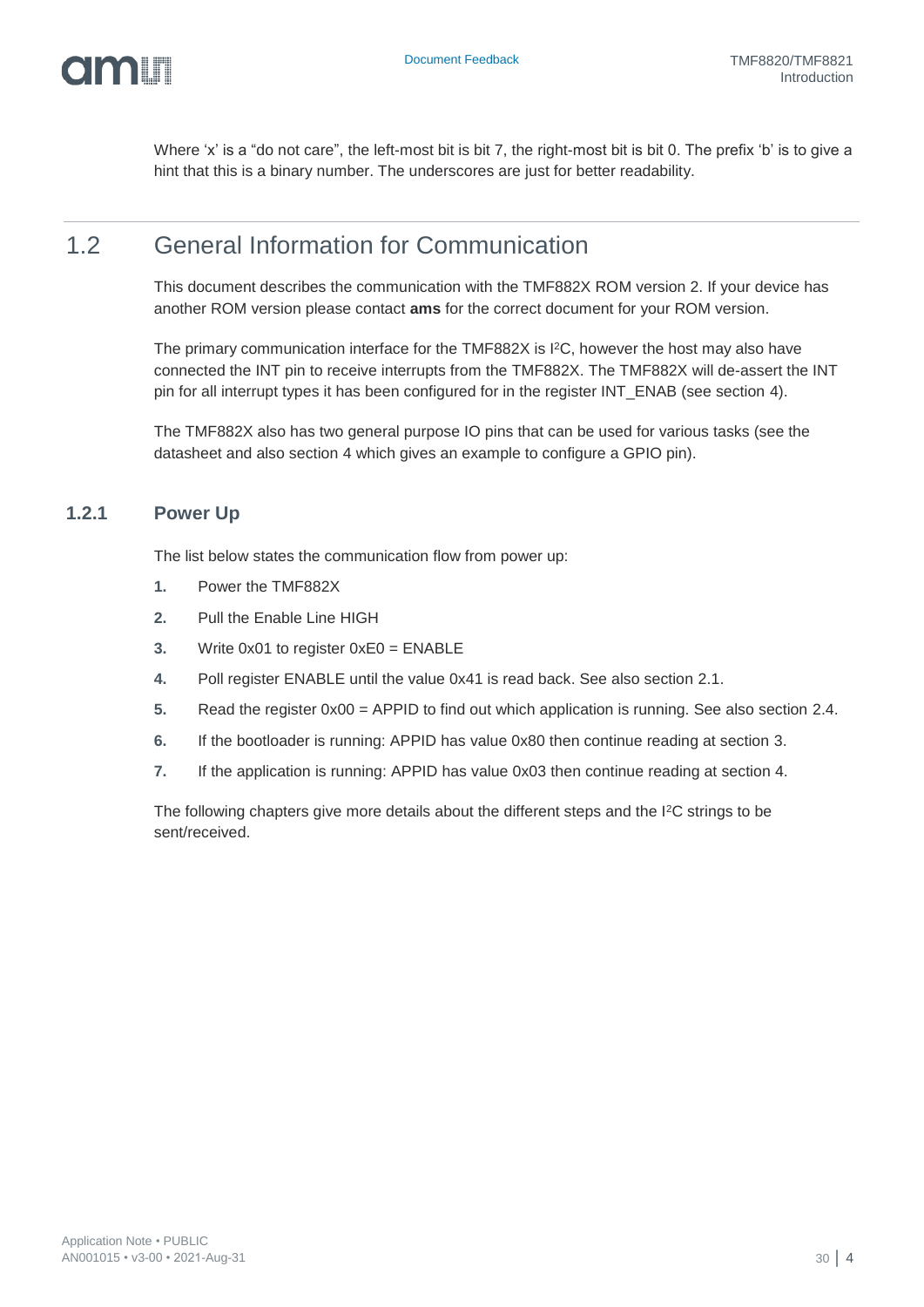

### **1.2.2 Enter STANDBY**

To enter standby the host has to do the following steps:

- **1.** If the measurement application is performing measurements, first stop the measurement application (see section [4.5\)](#page-23-0).
- **2.** Read back register ENABLE (0xE0) and check that the device is ready (reads back as b\_01xx\_0001).
- **3.** Write to register ENABLE the value b\_00xx\_0000.
- **4.** Read back register ENABLE until it has the value b\_00xx\_0010.

### **1.2.3 Wake Up Device (exit STANDBY)**

To exit standby the host has to do the following steps:

- **1.** Read back register ENABLE (0xE0) and check that the device is in STANDBY state (reads back as b\_00xx\_0010).
- **2.** Write to register ENABLE the value b\_00xx\_0001.
- **3.** Read back register ENABLE until it has the value b\_01xx\_0001.

### **1.2.4 STANDBY\_TIMED**

ROM v1 devices can only enter STANDBY state. The STANDBY\_TIMED state is properly supported by ROM v2 devices only.

STANDBY\_TIMED can only be achieved through the configuration of the measurement application. See the datasheet for details about the low-power option of register POWER\_CFG (0x33) of the common configuration page.

Please refer to section [4.6](#page-24-0) how to exit STANDBY\_TIMED early.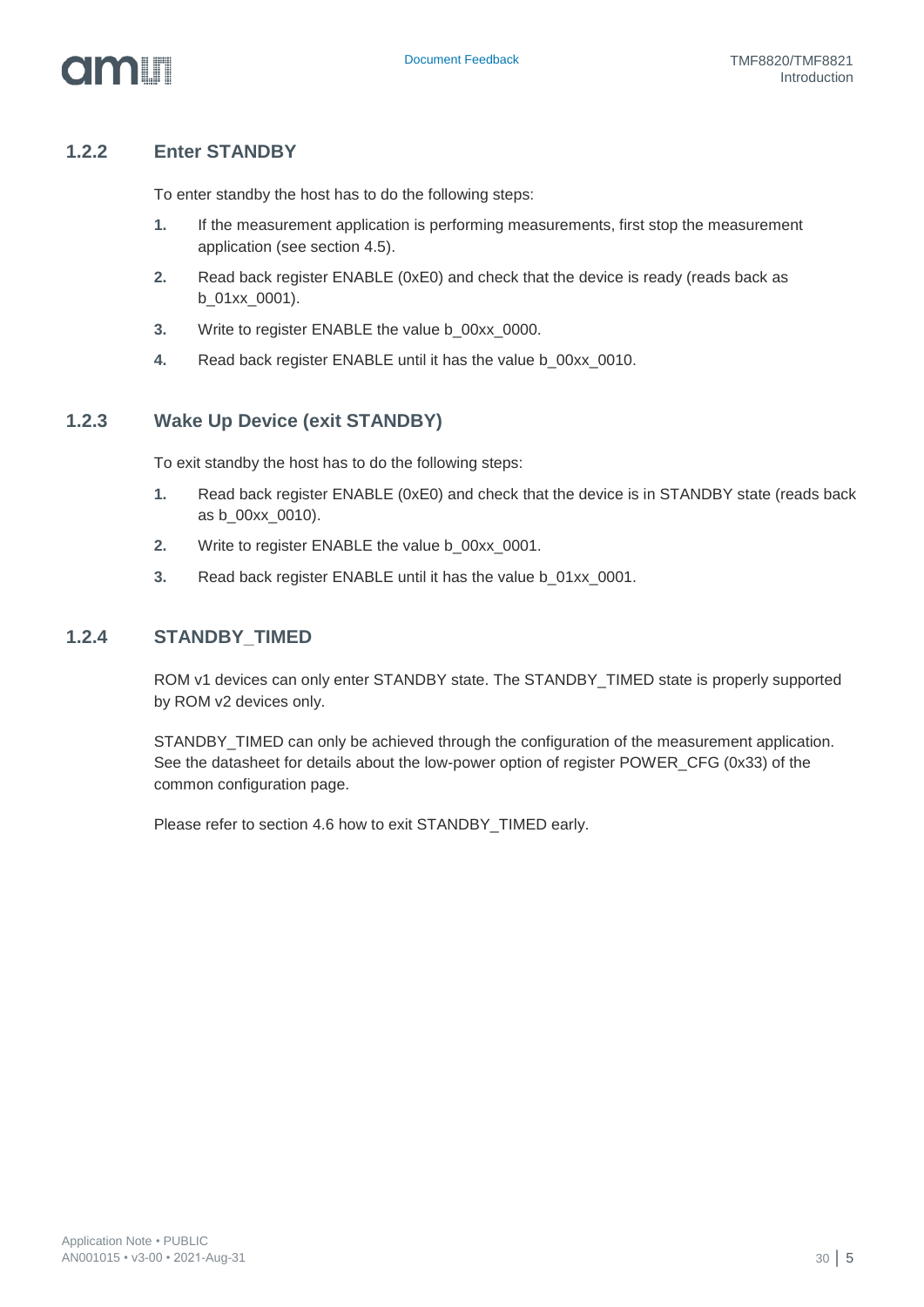# <span id="page-5-0"></span>**2 Start Up**

This chapter describes the startup behavior of the device. When the device is powered up and the ENABLE line is HIGH the device will see this as a cold-start.

Only after a power cycle or after an ENABLE line LOW for minimum of 1ms followed by ENABLE line HIGH the device will see it again as a cold-start.

All other resets will be treated as a warm start.

<span id="page-5-1"></span>Independent of a cold start or a warm start the host should always make sure that the device is ready for communication and after that query which application the host is talking to.

### 2.1 Check That the Device Is Ready for Communication

The host should poll the register ENABLE (0xE0) to find out the state of the device itself, and if necessary wake-up the device through writing to register ENABLE.

When the host writes to register ENABLE, the host should always set the bits 5 and 4 to the same values it has read from the device.

### **2.1.1 Device is Ready if ENABLE Reads Back with Bit 6 Set**

The device is only ready for host communication if bit 6 of register ENABLE is set.

I.e. a read out of register ENABLE

S 41 W E0 Sr 41 R N P

Should return the value: b\_01xx\_0001 to indicate that host access to all registers (not only register ENABLE) is possible.

### **2.1.2 If the ENABLE Register Reads Back with Bit 6 Cleared**

If the bit 6 in register ENABLE is cleared, the device is not ready for host communication. The host must perform one of the following steps to enable communication.

#### **ENABLE Reads Back as b\_00xx\_0001**

If the value of ENABLE reads back as b\_00xx\_0001, then the host should continue to read the ENABLE register, as the CPU is currently in the process of initializing HW and SW. As soon as the CPU is ready the register value will change to b\_01xx\_0001.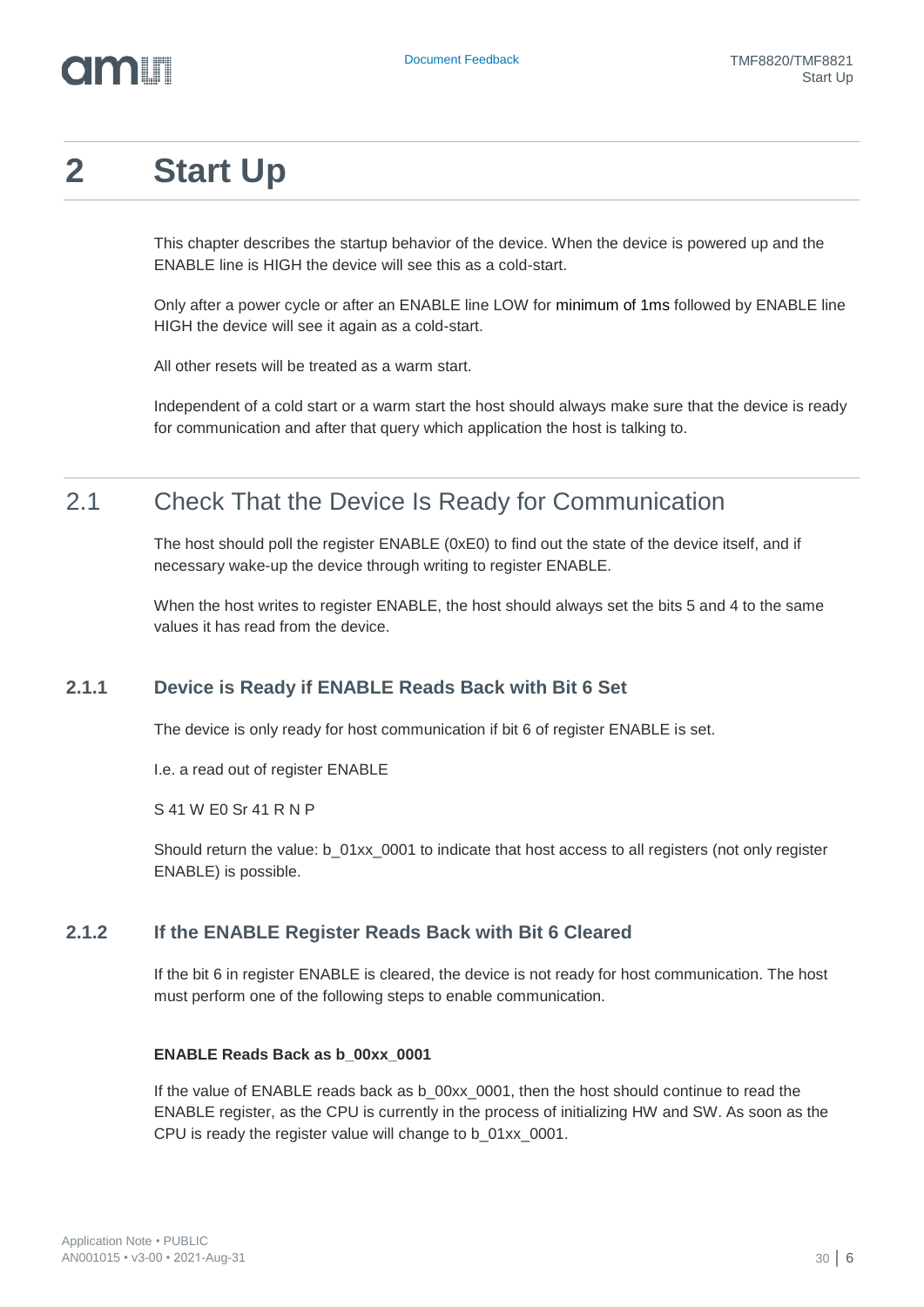

#### **ENABLE Reads Back as b\_00xx\_0010**

If the value of ENABLE reads back as b 00xx 0010 the device is in STANDBY mode and requires writing of b\_00xx\_0001 to register ENABLE to wake up. The bits 5 and 4 should have the same value as you have read them from the device.

E.g. if the register ENABLE had the value: b\_0010\_0010 than the host should write the value b\_0010\_0001.

S 41 W E0 21 P

#### **ENABLE Reads Back as b\_00xx\_0110**

If the value of ENABLE reads back as b  $00xx$  0110 the device is in STANDBY TIMED mode and will wake up due to the measurement timer expires (duration depends on the configuration of the measurement application), or the host can force the device to wake-up by writing b 00xx 0001 to the register ENABLE. However if the device has already woken up due to the measurement timer having expired in the meantime, this writing of the ENABLE register will be silently ignored and the measurement application will continue to perform measurements. The host in this case will have to send an explicit STOP command to abort the measurements and enter the IDLE state.

<span id="page-6-0"></span>If the device was still asleep, this will be a forced wake-up and the measurement application will abort and enter the IDLE state.

### 2.2 Cold Start

When the device exits from a cold start the bootloader is always running.

Below is a simplified drawing of which applications are running after from cold start to the first measurement.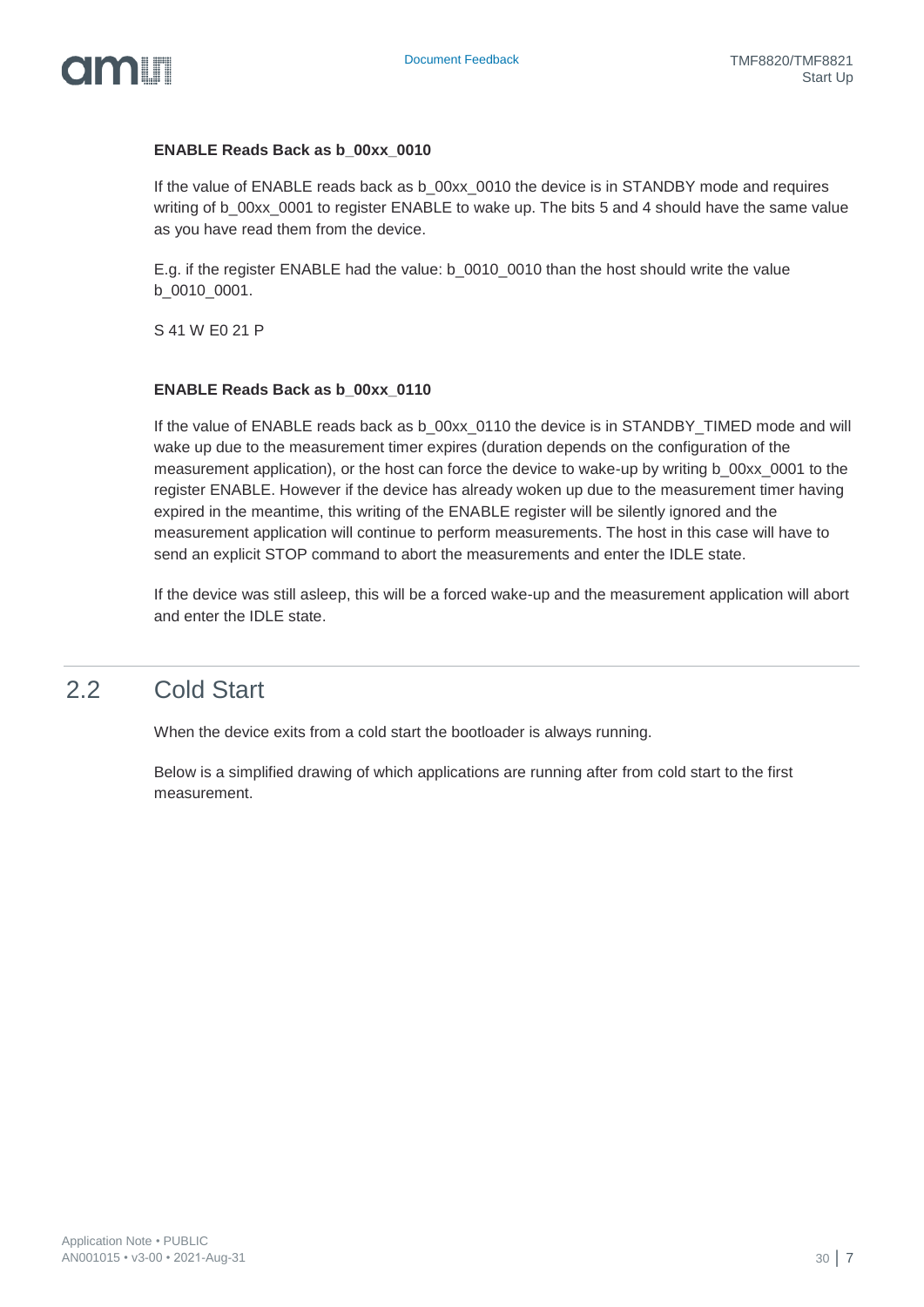

### **Figure 1:**

**Overview of Applications Running After a Cold Start**



### **2.2.1 Communication After Cold Start**

Below is a simplified drawing for the startup communication:

#### **Figure 2:**

**Communication After a Cold Start**

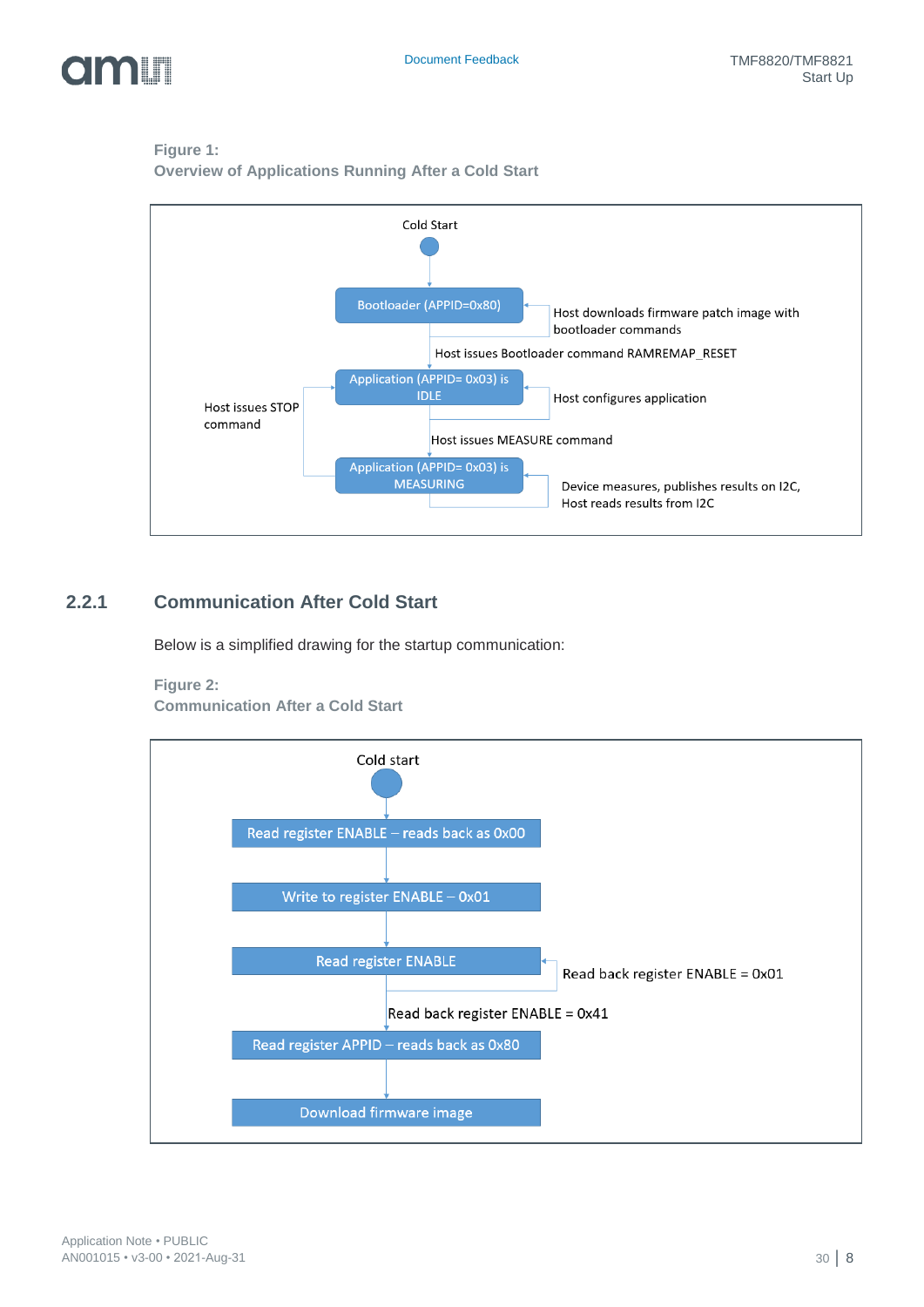

The host has to take the following steps to make sure it is talking to the bootloader:

- **1.** Check that the device is ready for communication (see section [2.1\)](#page-5-1).
- **2.** Read out the register APPID: S 41 W 00 Sr 41 R A N P
- **3.** As after a cold-start the bootloader is running, the host should read back: 0x80 for APPID and version number should be 0x26 (for ROM v1 device) and 0x29 (for ROM v2 device).

<span id="page-8-0"></span>The TMF882X ROM version 2 requires an firmware download before a valid measurement can be done (see section [3.2\)](#page-10-2).

### 2.3 Warm Start

If the device exits with a warm-start normally the measurement application is running. Below is a simplified drawing for a warm-start:

**Figure 3: Communication After a Warm Start**



<span id="page-8-1"></span>The host should again check the APPID register to make sure that it is talking to the measurement application.

### 2.4 Check the Application ID

To check the application ID the host should read out the register APPID and also the version numbers to know if the correct firmware is running on the device.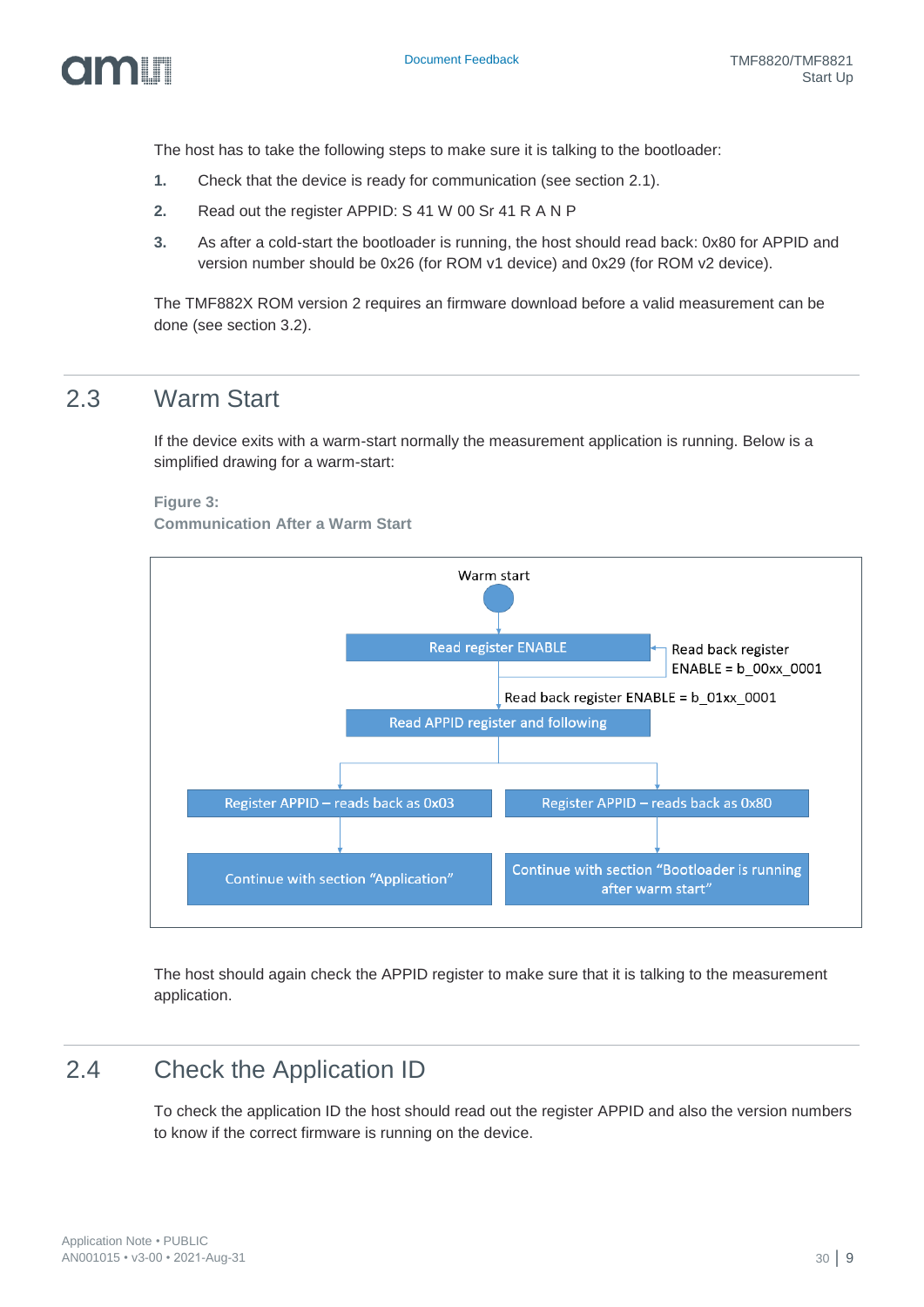

#### S 41 W 00 Sr 41 R A A A N P

The application will return the following numbers:

#### **Figure 4:**

**APPID and Version Numbers**

| <b>Register Name</b> | Value | <b>Description</b>                           |
|----------------------|-------|----------------------------------------------|
| <b>APPID</b>         | 0x03  | TMF882X measurement application              |
|                      | 0x80  | TMF882X bootloader                           |
| <b>MINOR</b>         | 0x29  | For the bootloader                           |
|                      | 0x20  | For the TMF8820 measurement application      |
|                      | 0x60  | For the TMF8821 measurement application      |
| <b>PATCH</b>         | 0x00  | For the bootloader                           |
|                      | 大     | Depends on the firmware you have downloaded. |

<span id="page-9-0"></span>If the bootloader is running after a warm-start please read section [2.4.1](#page-9-0) for further steps.

### **2.4.1 Bootloader is Running After a Warm Start**

If the bootloader is running after a warm start the most likely reason is that the host has written to register ENABLE a value for bit 5 and 4 that differs from the read back value. The read back value after a successful firmware download from register ENABLE should have the following value:

b\_0110\_0001. I.e. bit 5 and 4 should have the binary value: b\_10.

If the download was successful, but the host overwrote the bits 5 and 4 with a different value, the device can be switched back to measurement application mode. In this case, the host should perform the following sequence:

- **1.** Put the device in STANDBY mode: S 41 W E0 20 P
- **2.** Read back the register ENABLE until it reads back as 0x22: S 41 W E0 Sr 41 R N P
- **3.** Write to the register ENABLE the value 0x21: S 41 W E0 21 P
- **4.** Read back the register ENABLE until it reads back as 0x61: S 41 W E0 Sr 41 R N P

Now check that the application ID is 0x03 for TMF882X and that a proper communication with the measurement application is possible. E.g. load the common configuration page (see section [4\)](#page-15-0).

If the application does not respond correctly, the device should be forced to a cold-start either through pulling the ENABLE line low or through a complete power cycle.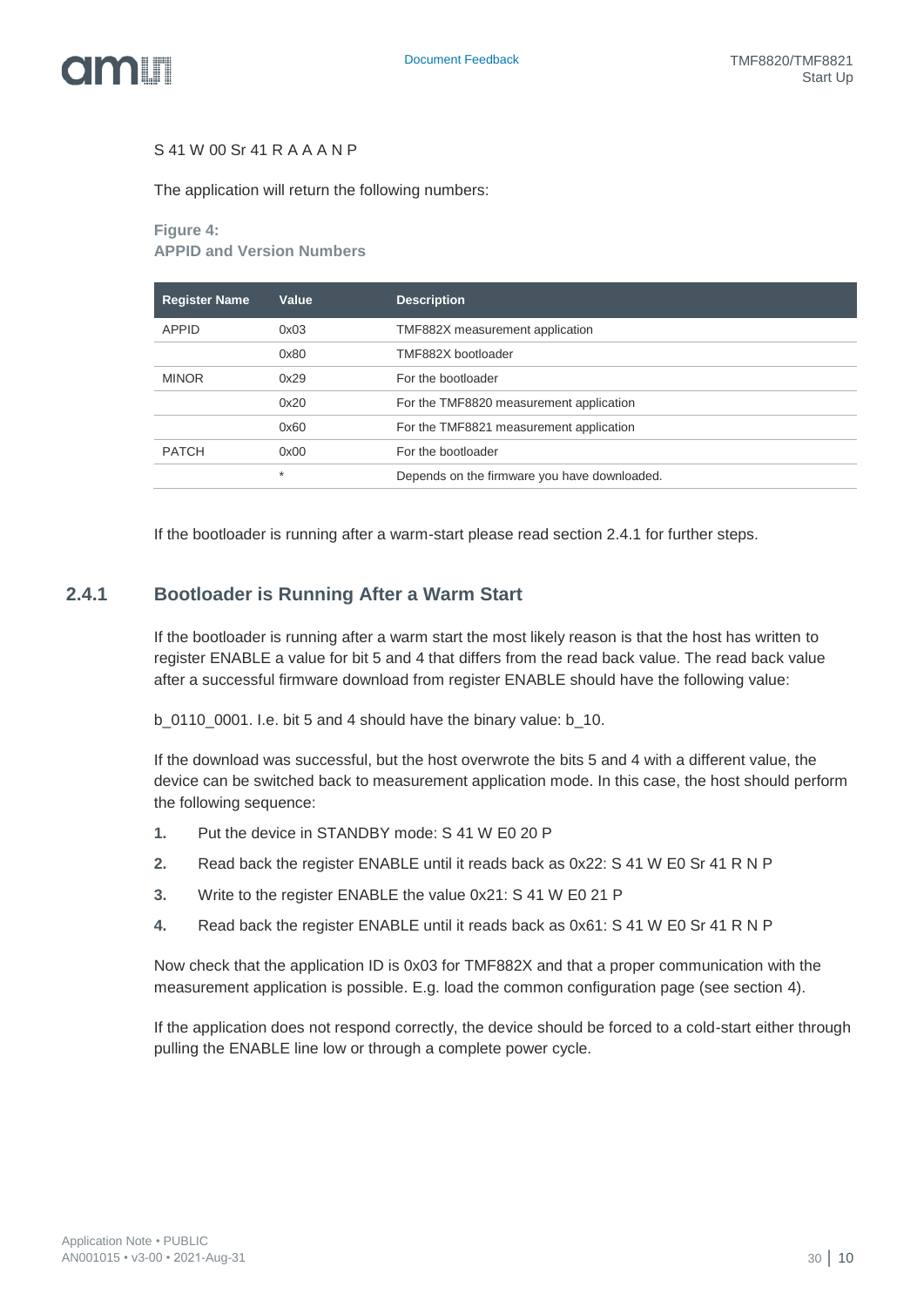# <span id="page-10-0"></span>**3 Bootloader**

This section describes the communication with the bootloader application. The purpose of the bootloader is to load an image from the host to extend the functionality of the ROM code.

Make sure that the bootloader application is running on the device by reading the APPID register before downloading an image (see section [2.4\)](#page-8-1).

<span id="page-10-1"></span>The bootloader communication is protected by a simple checksum.

### 3.1 Checksum Calculation

Each command and each response of the bootloader is protected by a simple checksum. The checksum is calculated as follows:

Calculate the sum of CMD\_STAT + SIZE + (Sum of all Data-Bytes) and take the one's complement of the lowest byte of the sum. The one's complement was chosen so that the sum of zeros does not also get a checksum of zero.

<span id="page-10-2"></span>E.g. for DOWNLOAD INIT command it is:  $($   $($  0x14 + 0x01 + 0x29  $)$  XOR 0xFF  $) = 0xC1$ 

### 3.2 Image Download

Below is a simplified drawing for the image download:

**Figure 5:**

**Image Download**

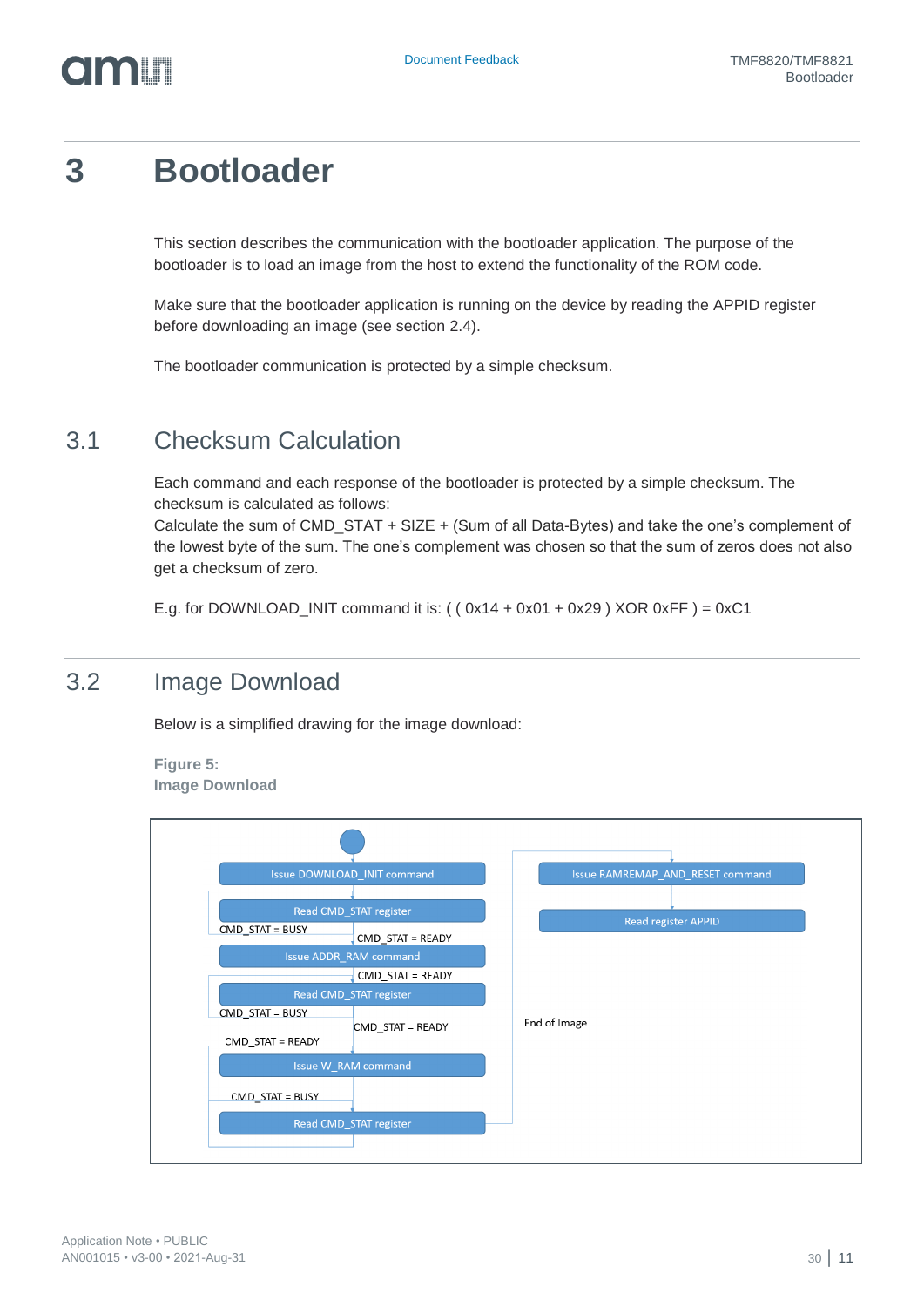

The host has to initiate the device to accept an image. This is done by issuing the DOWNLOAD\_INIT command.

S 41 W 08 14 01 29 C1 P

After this, the host should poll until the bootloader signals READY in register STATUS.

S 41 W 08 Sr 41 R A A N P

The host should wait until it reads back the following 3 bytes: 0x00 0x00 0xFF

The host has to set up the destination address for the image. If the image is one continuous block of data that will be downloaded, then this has to be done only for the first data block. I.e. your image will look like this:

**Figure 6: Single Block of Image to Load**

> Single block of image data Start address is 0x0000 End address is e.g. 0x0800

Below is the string to set the destination address to 0x0000 with the command SET\_ADDR:

S 41 W 08 43 02 00 00 BA P

After this, the host should poll until the bootloader signals READY in register CMD\_STAT:

S 41 W 08 Sr 41 R A A N P

The host should wait until it reads back the following 3 bytes: 0x00 0x00 0xFF

Now the host can load the image with a series of the W\_RAM commands. E.g. to load 20 bytes 0x7F, 0x7E, 0x7D, … 0x71, 0x70, 0x5F, 0x5E, …. 0x51, 0x50 to the RAM the following string has to be issued:

S 41 W 08 41 20 7F 7E 7D 7C 7B 7A 79 78 77 76 75 74 73 72 71 70 5F 5E 5D 5C 5B 5A 59 58 57 56 55 54 53 52 51 50 AE P

After this, the host should poll until the bootloader signals READY in the CMD\_STAT register: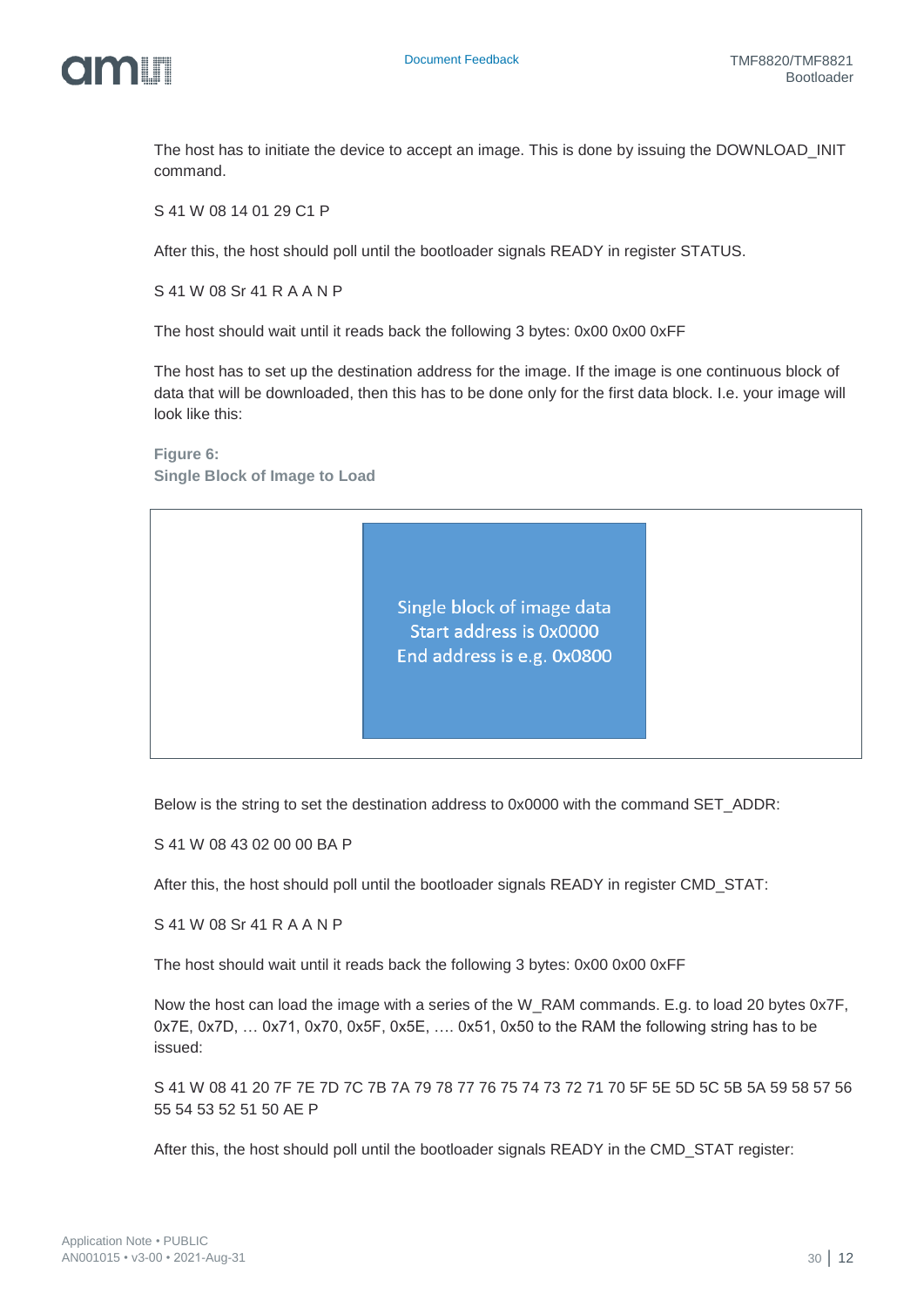



S 41 W 08 Sr 41 R A A N P

The host should wait until it reads back the following 3 bytes: 0x00 0x00 0xFF

Now the host can send the next data packet to the device with the command W\_RAM, and after that check again the CMD\_STAT register.

When all data packets have successfully been downloaded the host must issue a RAMREMAP\_RESET command and wait for the APPID to become the measurement application ID.

S 41 W 08 11 00 EE P

If after a maximum wait time of 2.5 ms the register APPID does not read back with the measurement application ID, the download failed and the host should power cycle the device (see also section [3.2.1\)](#page-13-0).

If the image is not a single continuous block the SET\_ADDR command has to be issued for each block of continuous data. Such an image would look like this:

**Figure 7: Image Consisting of 2 Blocks of Data to Be Downloaded**

> First block of image data Start address is 0x0000 End address is e.g. 0x0200

2nd block of image data Start address is 0x0600 End address is e.g. 0x0800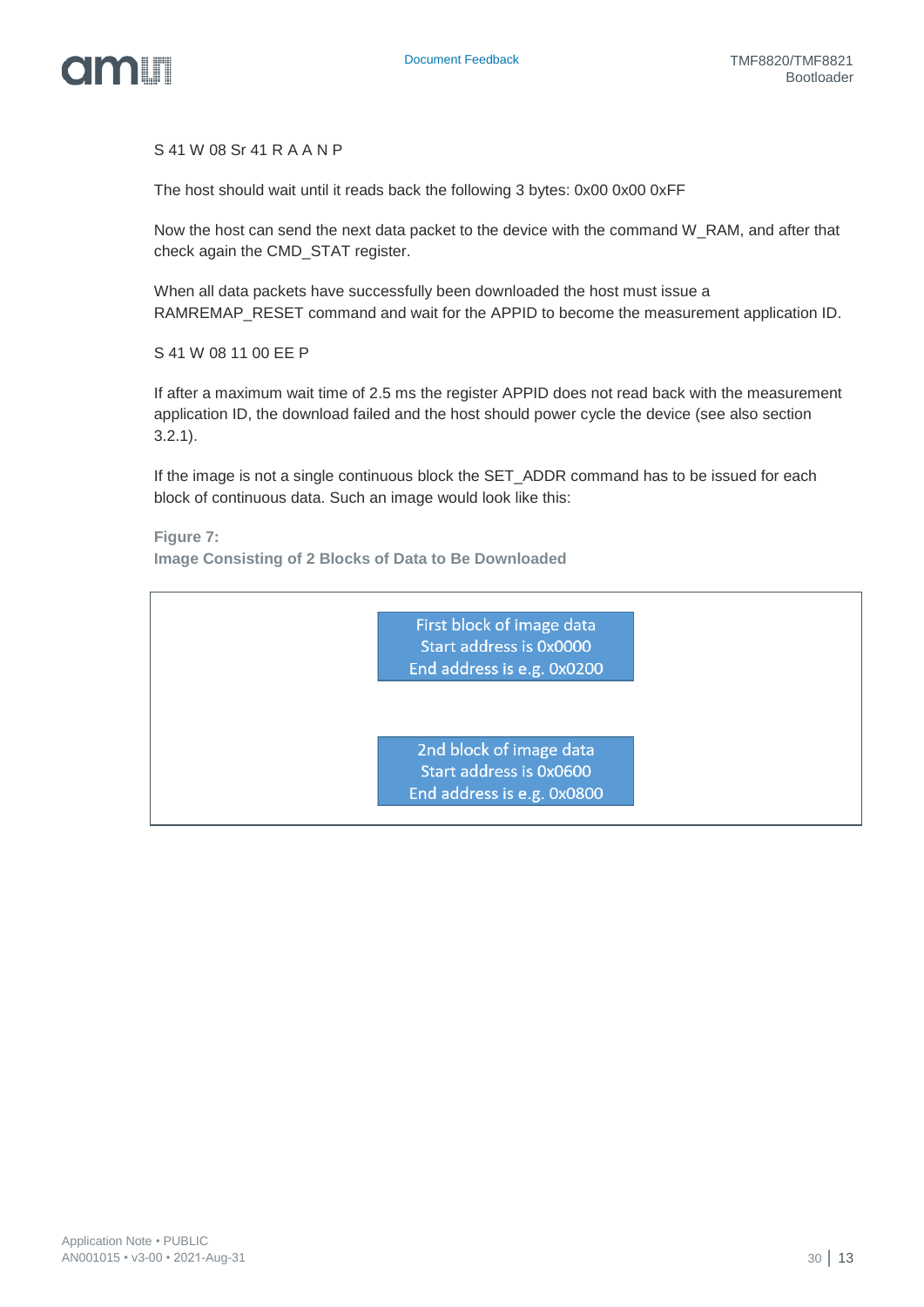

The communication flow would be like in the list below:

- 1. **Issue DOWNLOAD INIT command**
- **2.** Wait for bootloader READY in CMD\_STAT register
- **3.** Issue SET\_ADDR command for address 0x0000
- **4.** Wait for bootloader READY in CMD\_STAT register
- **5.** Issue W\_RAM command with the first chunk of data e.g. 128 bytes.
- **6.** Wait for bootloader READY in CMD\_STAT register
- **7.** Issue W\_RAM command with the next chunk of data e.g. 128 bytes.
- **8.** Wait for bootloader READY in CMD\_STAT register
- **9.** Repeat steps 7. and 8. until the first 0x200 bytes are transmitted.
- **10.** Issue SET\_ADDR command for address 0x600
- **11.** Wait for bootloader READY in CMD\_STAT register
- **12.** Issue W\_RAM command with the first chunk of data from the 2<sup>nd</sup> data block e.g. 64 bytes
- **13.** Wait for bootloader READY in CMD\_STAT register.
- **14.** Issue W\_RAM command with the next chunk of data from the 2<sup>nd</sup> data block e.g. 64 bytes
- **15.** Wait for bootloader READY in CMD\_STAT register.
- **16.** Repeat steps 14. and 15. until the complete 2nd data block is transmitted
- **17.** Issue REMAPRAM\_RESET command
- <span id="page-13-0"></span>**18.** Wait for the measure application ID to be read back from register APPID

### **3.2.1 If a Download Fails**

There can be several reasons why an image download is not successful. Here is a list of reasons together with ways how to investigate the issue and solve it.

The host did not check that the bootloader was ready to accept a new command after each command.

If you write to the bootloader CMD\_STAT register before it is ready to accept a new command, the command was issued too fast and is silently discarded by the bootloader. I.e. one of your data records may have got lost and the image is incomplete and cannot execute correctly.

Solution: Make sure your host driver always checks for a command to be successfully completed.

The checksum of a command is wrong.

If a command is sent without a checksum or with an incorrect checksum, the bootloader will not accept the command and flag an error in the CMD\_STAT register.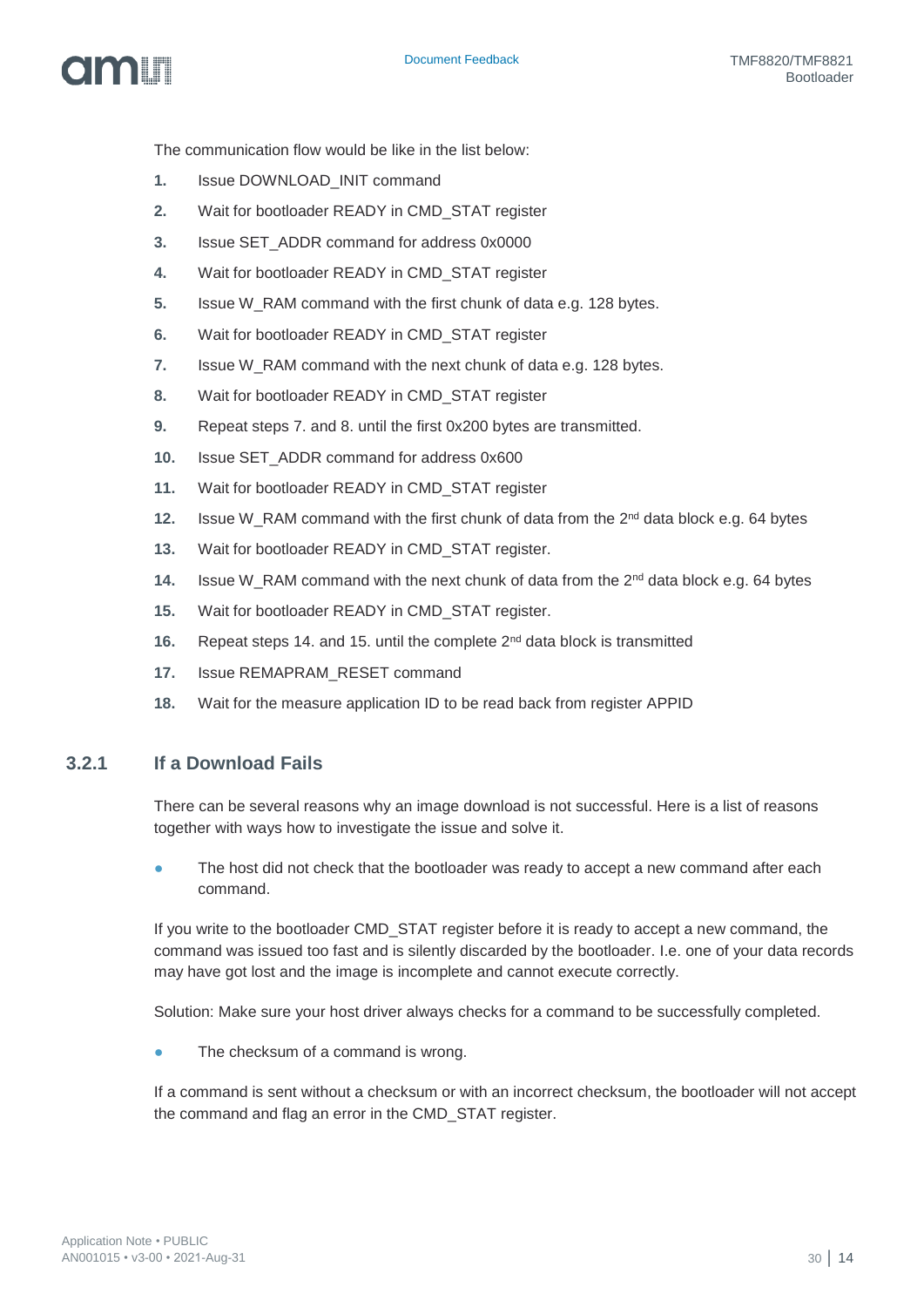

Solution: Make sure you calculate the checksum for each command correctly. The checksum calculation is described in section [3.1.](#page-10-1)

**●** A bootloader error is ignored.

If the bootloader reports an error as status for a command in the register CMD\_STAT, this should be treated seriously. The bootloader did not execute the command. If an error is simply ignored the likelihood of the image being correct is very low.

Solution: Make sure you abort the firmware download and investigate the reported error. The bootloader section of the datasheet will give details about the individual commands and corresponding errors. Fix the failing command and try the download again.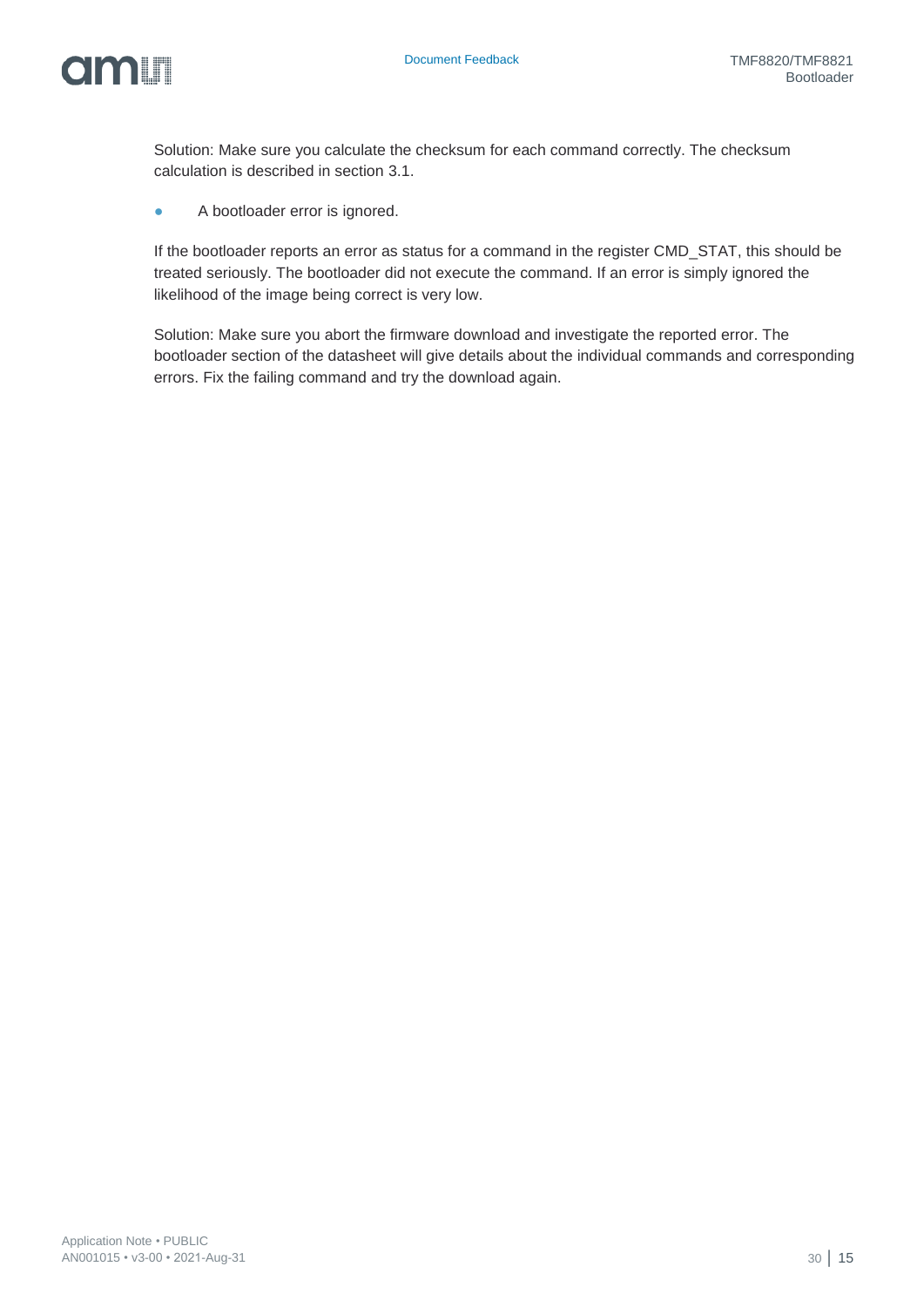# <span id="page-15-0"></span>**4 Application**

This section describes the communication with the measurement application. To make sure that the measurement application is running the host should check the content of the register APPID (see also section [2.4\)](#page-8-1).

A read back of 0x03 indicates that the measurement application is running on the TMF882X.

The picture below shows the general communication flow for the measurement application. The device can be configured (if the default values do not match the desired configuration). Depending on the selected SPAD mask, the correct (matching) factory calibration data needs to be loaded to the device. After this, the host can issue the MEASURE command and the application will produce distance results according to the configuration.

**Figure 8:**

**Measurement Application Communication Overview**



The TMF882X uses a command – status based protocol for communication with the host. The general layout of the I2C registers is like the following: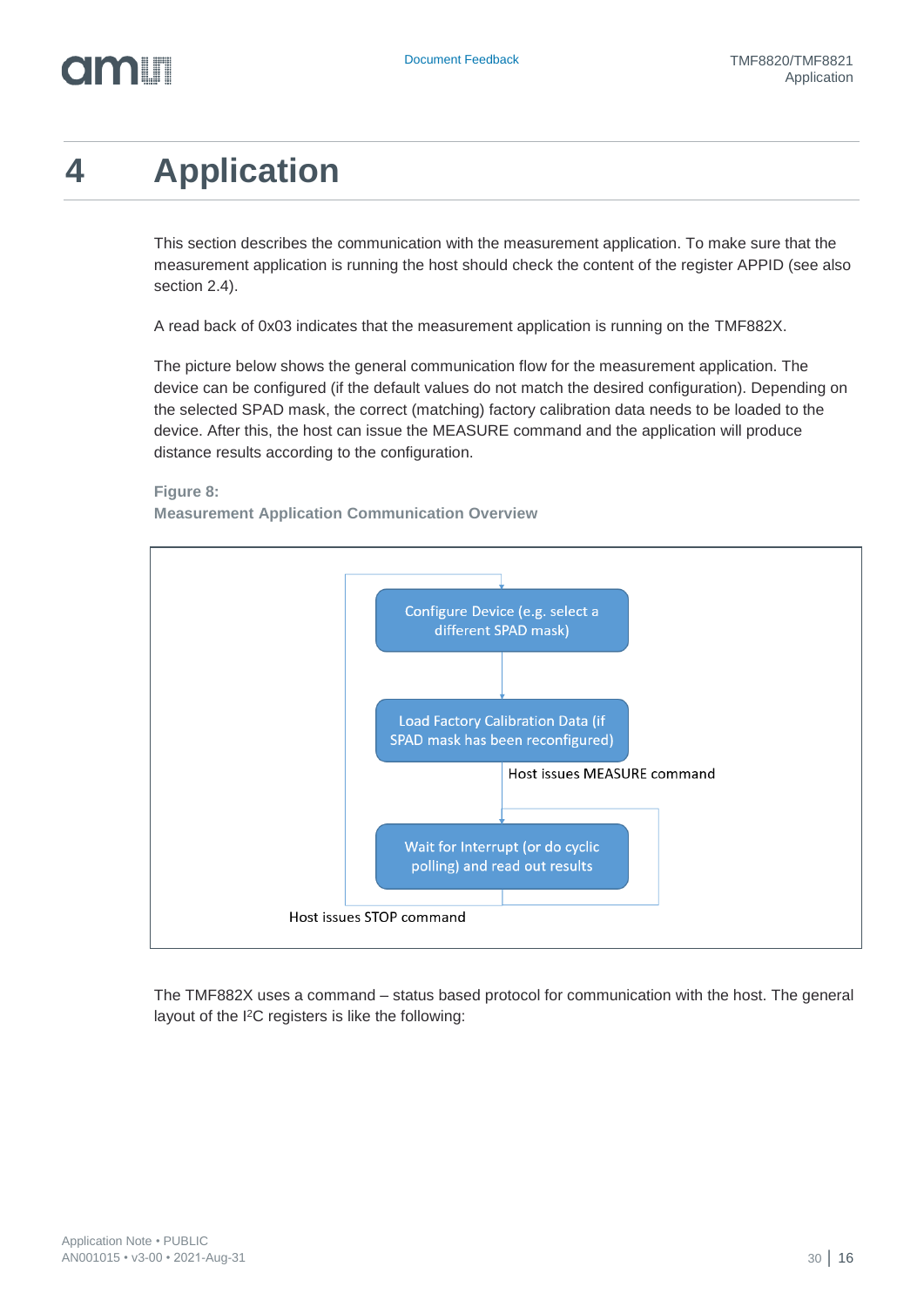### **Figure 9:**

#### **Brief Overview of I<sup>2</sup>C Register Layout**

| Address(es) | <b>Name</b>                  | <b>Description</b>                                                                                                                                                                                                                                                                                                                                                                                                                                                                                                                                |
|-------------|------------------------------|---------------------------------------------------------------------------------------------------------------------------------------------------------------------------------------------------------------------------------------------------------------------------------------------------------------------------------------------------------------------------------------------------------------------------------------------------------------------------------------------------------------------------------------------------|
| 0x000x03    | APPID and<br><b>VERSIONS</b> | These 4 registers provide version information about the firmware that is running<br>on the TMF882X.                                                                                                                                                                                                                                                                                                                                                                                                                                               |
| 0x040x07    | * STATUS                     | These 4 registers give status information of the major firmware blocks of the<br>device. If the CMD_STAT register has an ERROR or WARNING value these 4<br>registers will give more details to the root cause of the error or warning. Please<br>refer to the datasheet for full details about the values and their meaning.                                                                                                                                                                                                                      |
| 0x08        | <b>CMD STAT</b>              | The host writes commands to this register. A command has the value range of<br>0x10  0xFF. The device will write the status back to this register. Status values<br>have the range of 00xF. With 0=STAT_OK (meaning command successfully<br>executed), 1=STAT_ACCEPTED (meaning the command has been accepted and<br>is being executed - this is the case for "long-running" commands like a periodic<br>measurement), 20xF= indicated different error or warning types. Please refer to<br>the datasheet for full details about the error codes. |
| 0x09        | PREV CMD                     | The last executed command. For information purpose only.                                                                                                                                                                                                                                                                                                                                                                                                                                                                                          |
| 0x20        | CID RID                      | Configuration ID or Result ID. This is a unique number that identifies the content<br>of the I <sup>2</sup> C block from 0x210xDF. E.g. the common configuration page has a<br>CID=0x16, the measurement result has an RID=0x10, etc.                                                                                                                                                                                                                                                                                                             |
| 0x21        | TID                          | A running number that is incremented by the device with every publishing of data<br>on I <sup>2</sup> C. The host can use it to identify duplicated data records.                                                                                                                                                                                                                                                                                                                                                                                 |
| 0x22        | SIZE LSB                     | The lower byte of the data size.                                                                                                                                                                                                                                                                                                                                                                                                                                                                                                                  |
| 0x23        | SIZE_MSB                     | The upper byte of the data size. Note that this byte will always be zero for results,<br>as only raw histograms span more than one $12C$ packet. Results can be published<br>completely in the I <sup>2</sup> C registers 0x240xDF so there is no need to split the results<br>over multiple packets.                                                                                                                                                                                                                                             |
| 0x24        | DATA<0>                      | First byte of result data/configuration page.                                                                                                                                                                                                                                                                                                                                                                                                                                                                                                     |
| 0xDF        | $DATA < 0$ xbb>              | Last byte of possible data/configuration page.                                                                                                                                                                                                                                                                                                                                                                                                                                                                                                    |

### 4.1 Configuration Pages

<span id="page-16-0"></span>The measurement application is configured via configuration pages. A configuration page contains a set of registers that can be read, modified and written to alter an existing configuration. Below is a simplified drawing of the communication flow: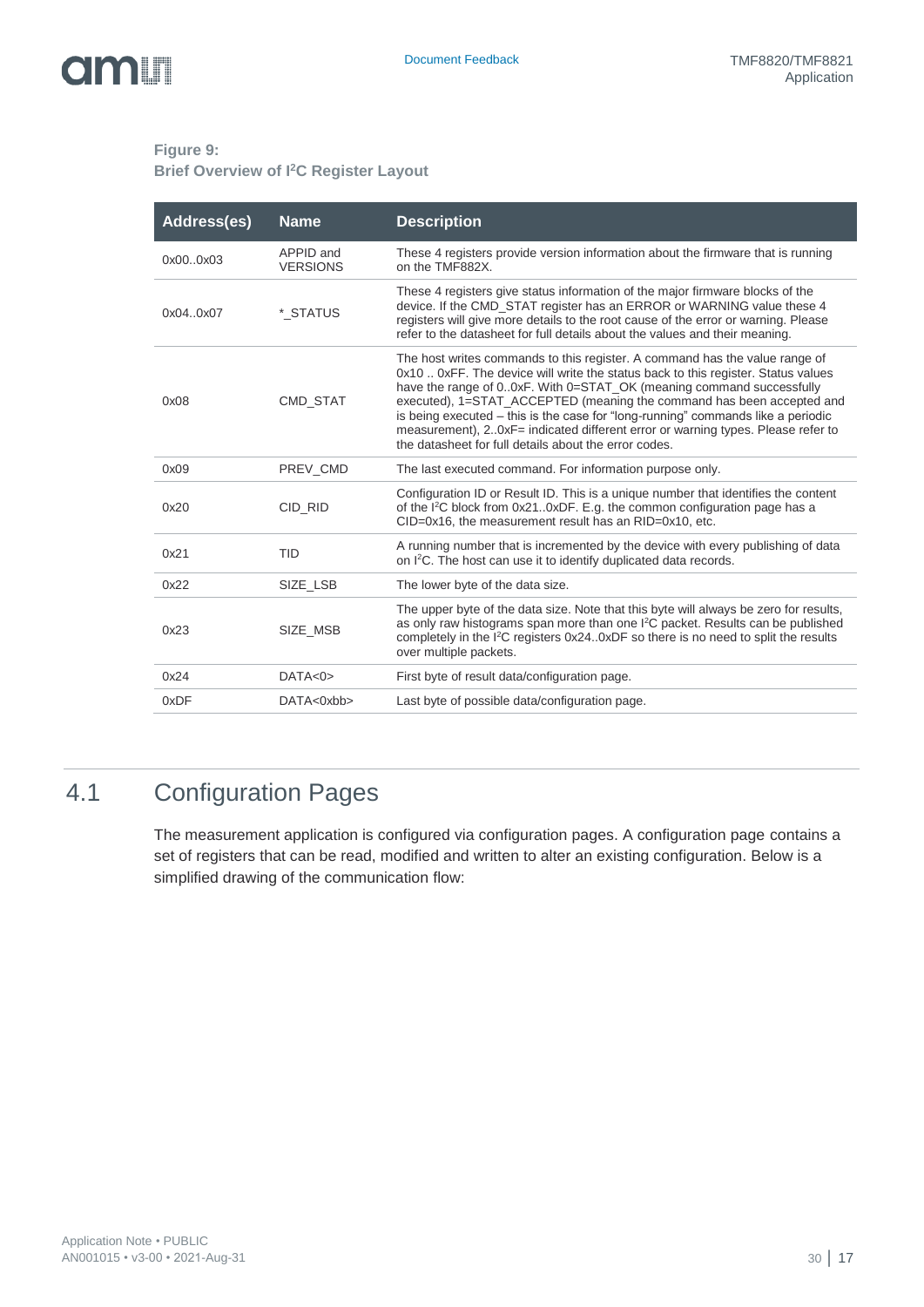

#### **Figure 10:**

**Configuration Page Communication Flow**

| Host issues command LOAD CONFIG PAGE COMMON<br>Registers 0x200xDF show the<br><b>COMMON CONFIG page</b>               | TMF882x loads COMMON CONFIG<br>page to registers 0x200xDF                                                  |
|-----------------------------------------------------------------------------------------------------------------------|------------------------------------------------------------------------------------------------------------|
| Host can read/write I2C registers in COMMON CONFIG page via I2C.                                                      |                                                                                                            |
| Host issues command WRITE CONFIG PAGE.<br>Registers 0x200x23 are<br>cleared                                           | TMF882x writes the changed<br>COMMON CONFIG page to internal<br>registers and clears registers<br>0x200x23 |
| Host issues command LOAD CONFIG PAGE FACTORY CALIB-<br>Registers 0x200xDF show the<br><b>FACTORY CALIBRATION page</b> | TMF882x loads FACTORY CALIB<br>page to registers 0x200xDF                                                  |
| Host should write the factory calibration to this page.                                                               |                                                                                                            |
| Host issues command WRITE CONFIG PAGE.<br>Registers 0x200x23 are<br>cleared                                           | TMF882x loads FACTORY CALIB<br>page to registers 0x200xDF                                                  |

The loading and writing of configuration pages does not trigger an actual action on the device. Only a sanity check is done for a written configuration page. No actual HW reconfiguration is done.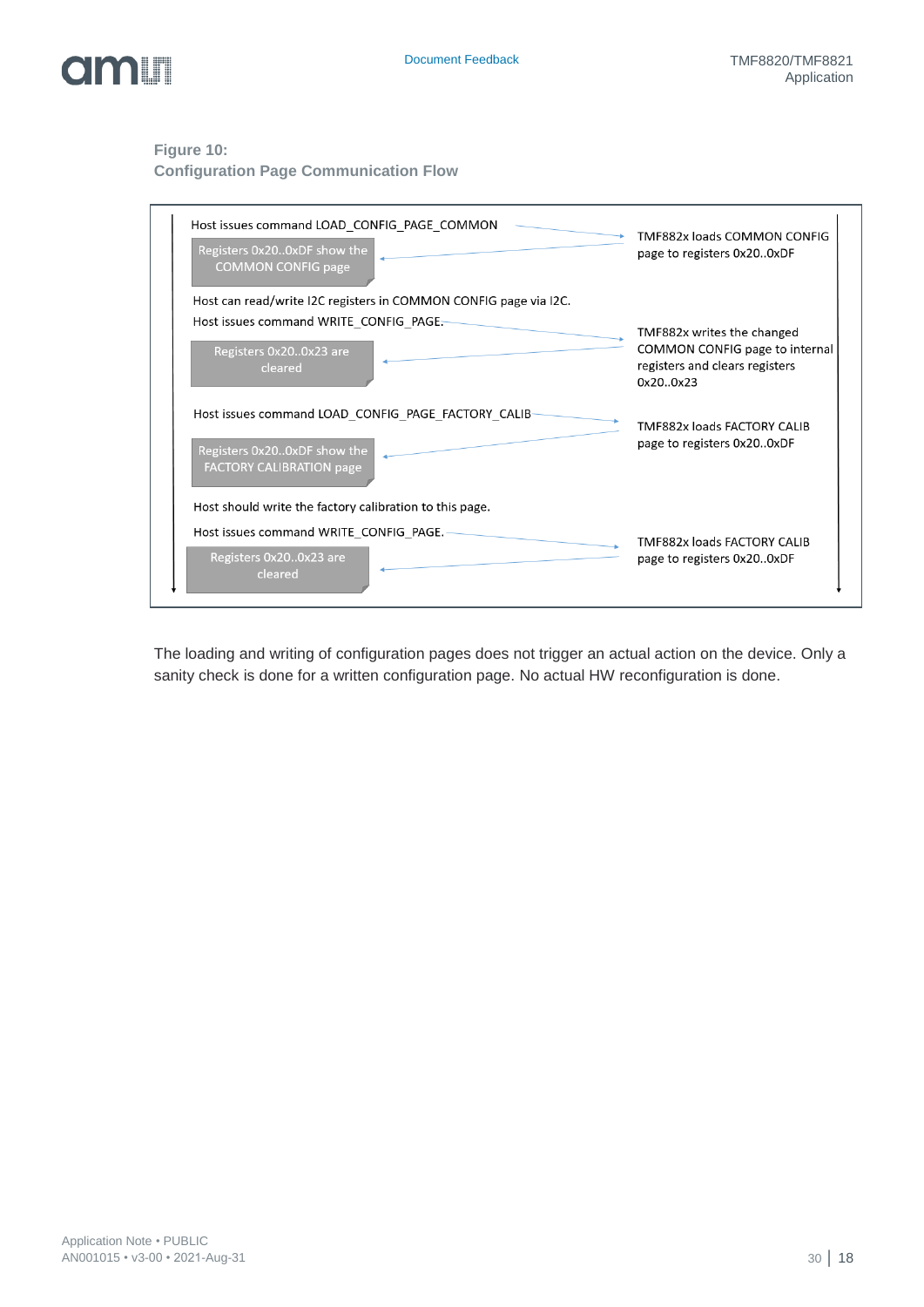

Here is a configuration example for the common configuration page:

- **1.** The measurement period is set to 100 milliseconds,
- **2.** The device is configured to use a different SPAD mask number 6 and
- **3.** The device drives GPIO0 LOW while the VCSEL is pulsing.

Configuration Steps

- **1.** Load the common configuration page with command LOAD\_CONFIG\_PAGE\_COMMON: S 41 W 08 16 P
- **2.** Check that the command is executed: S 41 W 08 Sr 41 R N P This should read back as STAT\_OK: 0x00 (if you read back a value  $>= 0x10$  continue to read the register 0x08 until it changes to a value less than 0x10)
- **3.** Check that the configuration page is loaded: S 41 W 20 Sr 41 R A A A N P This should read back the values: 0x16 <do not care> 0xBC 0x00
- **4.** Change the value of the measurement period to 100ms: S 41 W 24 64 00 P
- **5.** Select pre-defined SPAD mask 6: S 41 W 34 06 P
- **6.** Configure the device for LOW on GPIO0 while the VCSEL is emitting light: S 41 W 31 03 P
- **7.** Write the common page to the device with command WRITE\_CONFIG\_PAGE: S 41 W 08 15 P
- **8.** Check that the command is executed: S 41 W 08 Sr 41 R N P This should read back as:  $0x00$  (if you read back a value  $>= 0x10$  continue to read the register 0x08 until it changes to a value less than 0x10)
- **9.** Enable interrupts for results: Set the register INT\_ENAB to 0x02 if you only want to receive result interrupts, set it to 0x62 if you want to receive also error/warning and command done interrupts (see the datasheet for more details): S 41 W E2 02 P or S 41 W E2 62 P
- **10.** Clear any old pending interrupts: S 41 W E1 FF P

Now the device has been reconfigured internally. The device will perform only simple sanity checks when writing a new configuration.

<span id="page-18-0"></span>For the reconfiguration to take effect you need to issue a MEASURE command. The device will perform more checks on your configuration when you issue the MEASURE command.

### 4.2 Factory Calibration

For the TMF882X to operate at peak performance the device must be factory calibrated together with the final optical stack. Please refer to the **ams** Optical Design Guide for details about the setup for factory calibration.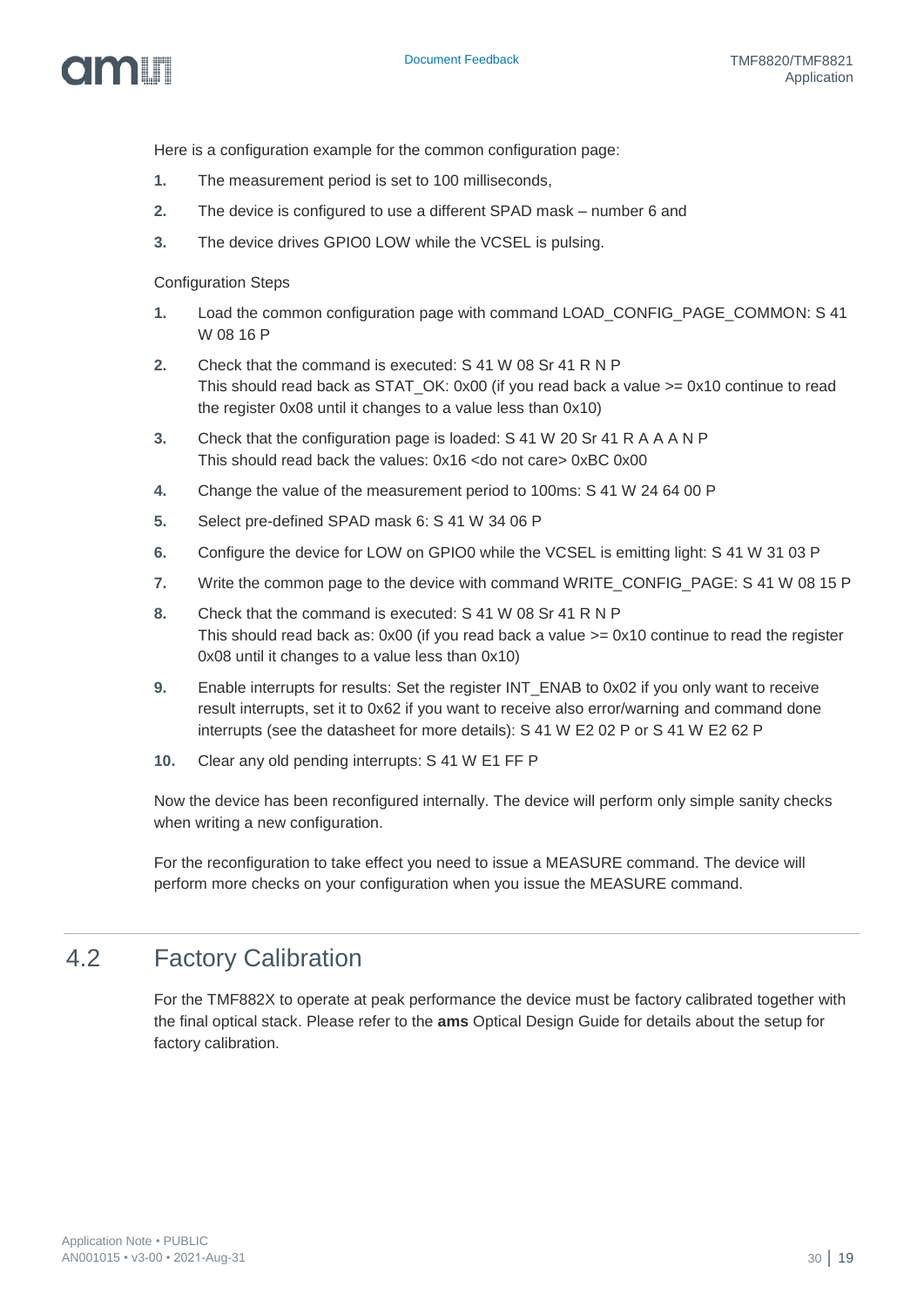

### **Figure 11: Factory Calibration Execution**

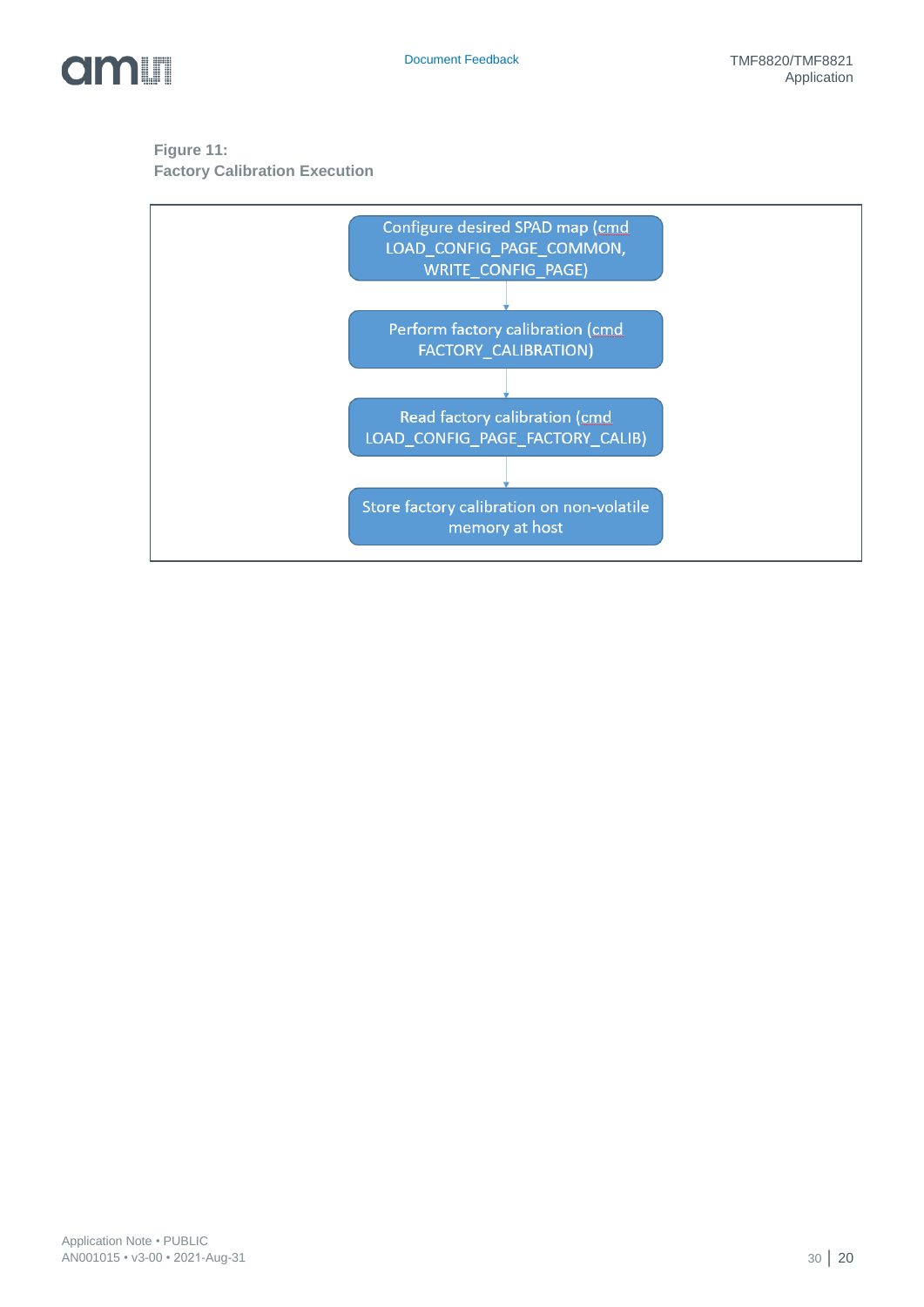When the device is set up for factory calibration the following sequence of calibration steps should be done:

- **1.** Configure the device through the common configuration page, and make sure the common configuration page is correctly written (see section [4.1\)](#page-16-0). Commands: LOAD\_CONFIG\_PAGE\_COMMON and WRITE\_CONFIG\_PAGE.
- **2.** Initiate factory calibration through command FACTORY\_CALIBRATION: S 41 W 08 20 P
- **3.** Wait for the command to terminate by reading the CMD\_STAT register until its value is either 0 (STAT\_OK=success) or indicates an error (value is in the range of 0x02..0x0F). Note that this command takes some time, so you may read back (depending on your polling interval and I²C speed) 0x01 (STAT\_ACCEPTED), which means that the device is currently performing factory calibration. Read back with: S 41 W 08 Sr 41 R N P
- **4.** After successful factory calibration, the host must read out the factory calibration data and store it on the host side for download to the device every time the host has power-cycled the device. To do this, the host must issue the LOAD\_CONFIG\_PAGE\_FACTORY\_CALIB command: S 41 W 08 19 P
- **5.** Wait for the command to terminate by reading the CMD\_STAT register until its value is either 0 (STAT\_OK=success) or indicates an error (value is in the range of 0x02..0x0F).
- **6.** Now the host must read out the complete factory calibration page: S 41 W 20 Sr 41 R A A A A …. <repeat> … A N P The host must read out the complete factory calibration page from address 0x20 .. 0xDF (inclusive). The factory calibration data itself is located in 0x24..0xDF, the rest is the header for the factory calibration page.

Note that the factory calibration is specific to the selected SPAD map. If a different SPAD map shall be used, the device has to be factory calibrated for this SPAD map, too.

The host is responsible to load the matching factory calibration data to the device for the SPAD map that is shall be used for measurements.

**Figure 12: Factory Calibration Loading**

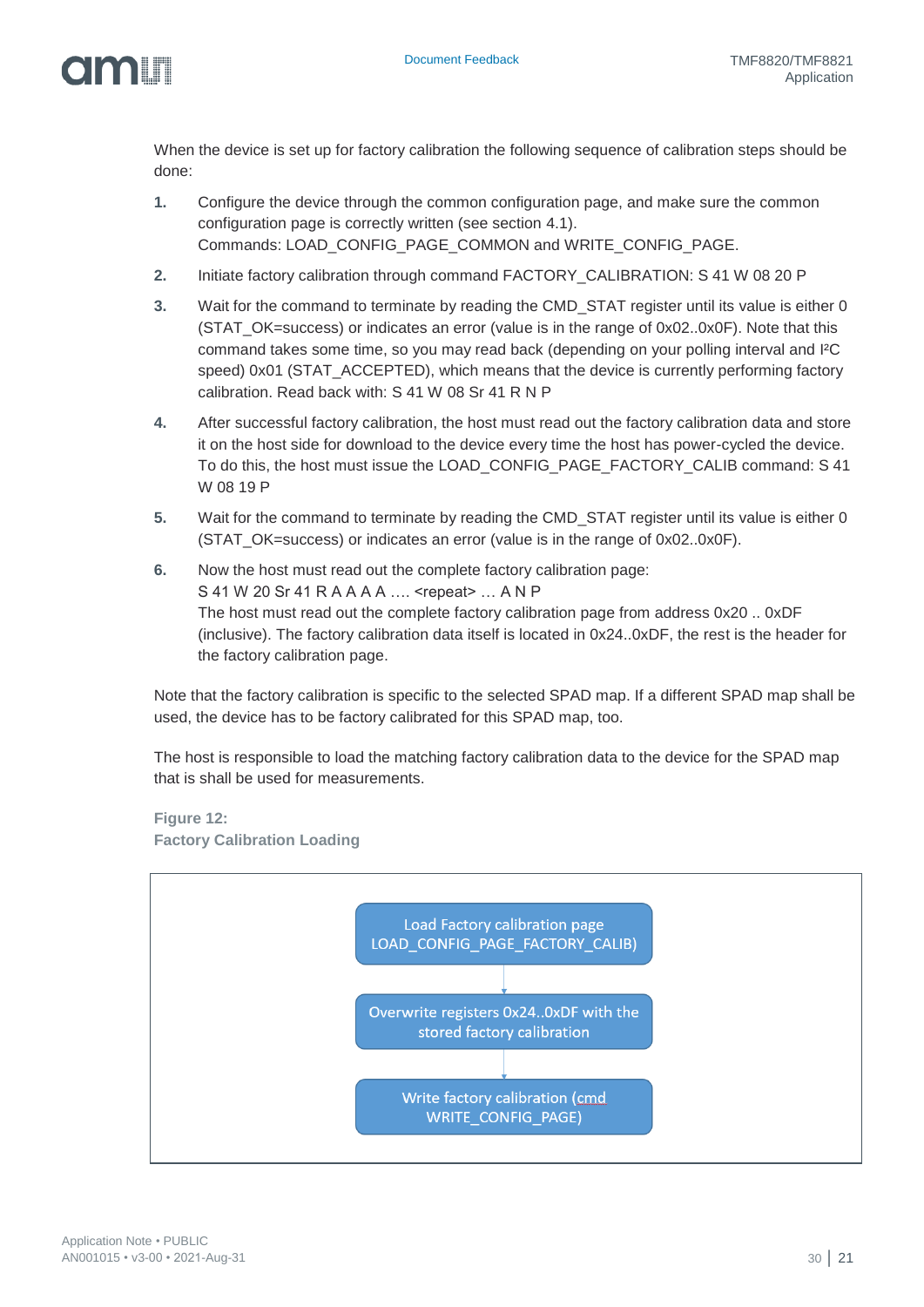

Factory calibration loading means that the host has to do the following steps:

- **1.** Load the factory calibration page with command LOAD\_CONFIG\_PAGE\_FACTORY\_CALIB: S 41 W 08 19 P
- **2.** Check that the command is executed: S 41 W 08 Sr 41 R N P This should read back as STAT\_OK: 0x00 (if you read back a value  $>= 0x10$  continue to read the register 0x08 until it changes to a value less than 0x10)
- **3.** Check that the configuration page is loaded: S 41 W 20 Sr 41 R A A A N P This should read back the values: 0x19 <do not care> 0xBC 0x00
- **4.** Write the stored calibration data to the I²C registers: 0x24, 0x25, … 0xDF.
- **5.** Write back the calibration data with command WRITE\_CONFIG\_PAGE: S 41 W 08 15 P
- **6.** Check that the command is executed: S 41 W 08 Sr 41 R N P This should read back as STAT\_OK: 0x00 (if you read back a value >= 0x10 continue to read the register 0x08 until it changes to a value less than 0x10)

Note that if the device does not have a valid factory calibration data or the factory calibration was done for a different SPAD map the device will report a warning in register 0x07 CALIBRATION\_STATUS. The value of 0x31 means that no factory calibration has been loaded, the value of 0x32 means that the factory calibration does not match to the selected SPAD map.

Also, note that the loading of factory calibration data does not trigger a comparison of the factory calibration and the selected SPAD map. Only when starting a measurement the firmware will perform this check.

Measurements can be done without factory calibration, in this case the register CALIBRATION\_STATUS will report a warning (0x31 or 0x32) and use a default factory calibration. The results without factory calibration data will be less accurate than those of a properly calibrated device.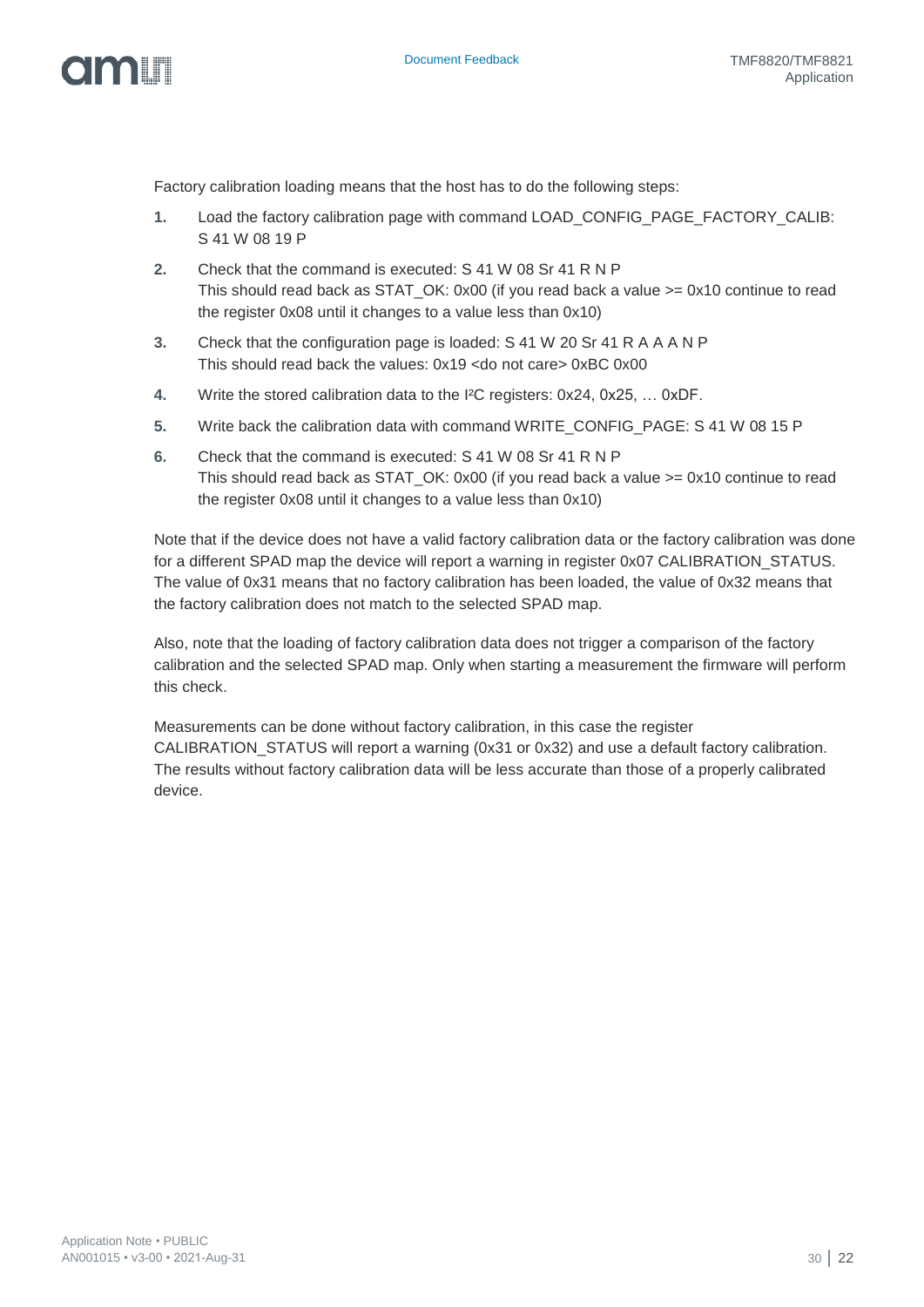### 4.3 Measure Command

<span id="page-22-0"></span>After the configuration through the configuration pages and the loading of factory calibration data the device is ready for measurements.

- **1.** Make sure to enable the correct interrupts you want to receive. Enable interrupts for results, set the register INT\_ENAB to 0x02 if you only want to receive result interrupts, set it to 0x62 if you want to receive also error/warning and command done interrupts (see the datasheet for more details): S 41 W E2 02 P or S 41 W E2 62 P
- **2.** Clear any old pending interrupts: S 41 W E1 FF P
- **3.** The starting of measurements is done by issuing the command MEASURE: S 41 W 08 10 P
- **4.** The host should check that the command is accepted by reading back the register CMD\_STAT: S 41 W 08 Sr 41 R N P. This should read back as 0x01 (if a value  $\ge$  = 0x10 is read back then the host should continue to read this register, if a value <  $0x10$  and not  $0x01$  is returned this is an error.)

### 4.4 Measure Results

<span id="page-22-1"></span>When the device has accepted the MEASURE command, the host should wait for the INT pin to be asserted (or poll the register INT\_STATUS).

When the INT pin is asserted the host should read out and clear the INT\_STATUS register:

Read out and store in variable <int\_status> = S 41 W E1 Sr 41 R N P

Clear only the flagged INT\_STATUS: S 41 W E1 <int\_status> P

Read out the result data with an I<sup>2</sup>C block read (132 bytes should be read in an I<sup>2</sup>C block read): S 41 W 20 Sr 41 R A A A ... A N P

The result data is in registers: 0x24..0xa3. Please refer to the datasheet for the layout of the result structure.



### **Information**

Note that the results should always be read as an I<sup>2</sup>C block request, as otherwise it cannot be guaranteed that the read out data is only from one result record. I.e. the device will publish a new result as soon as it is available and the I<sup>2</sup>C bus is idle. The I<sup>2</sup>C bus is idle when no host is reading or writing to the I2C bus.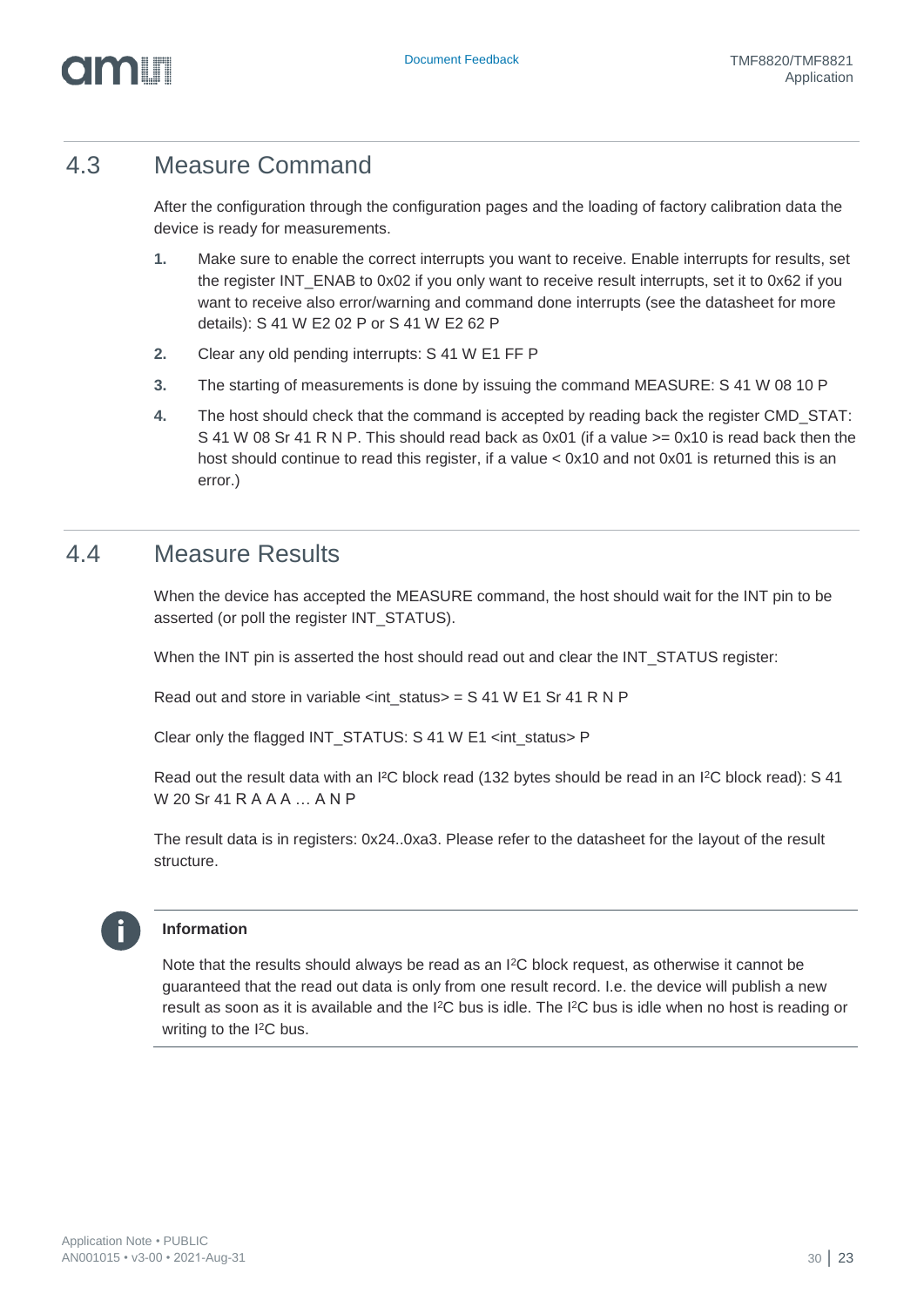

### 4.5 Measure Stop

<span id="page-23-0"></span>The host may stop the device by issuing the command STOP: S 41 W 08 FF P

The host should check that the command is executed successfully by reading back the register CMD\_STAT: S 41 W 08 Sr 41 R N P.

This command can never fail unless the device state is corrupted. However, the execution may take up to 2 milliseconds. During this period the firmware tries to shut down the HW gracefully. If this cannot be achieved the firmware will force a shutdown of the HW and return with exit code 0x00 (STAT\_OK).

Note that a STOP command (like any other command) may only be issued while the device is not in STANDBY or STANDBY\_TIMED state.

To make sure a device is not in standby timed state, please read section [4.6](#page-24-0) for more details.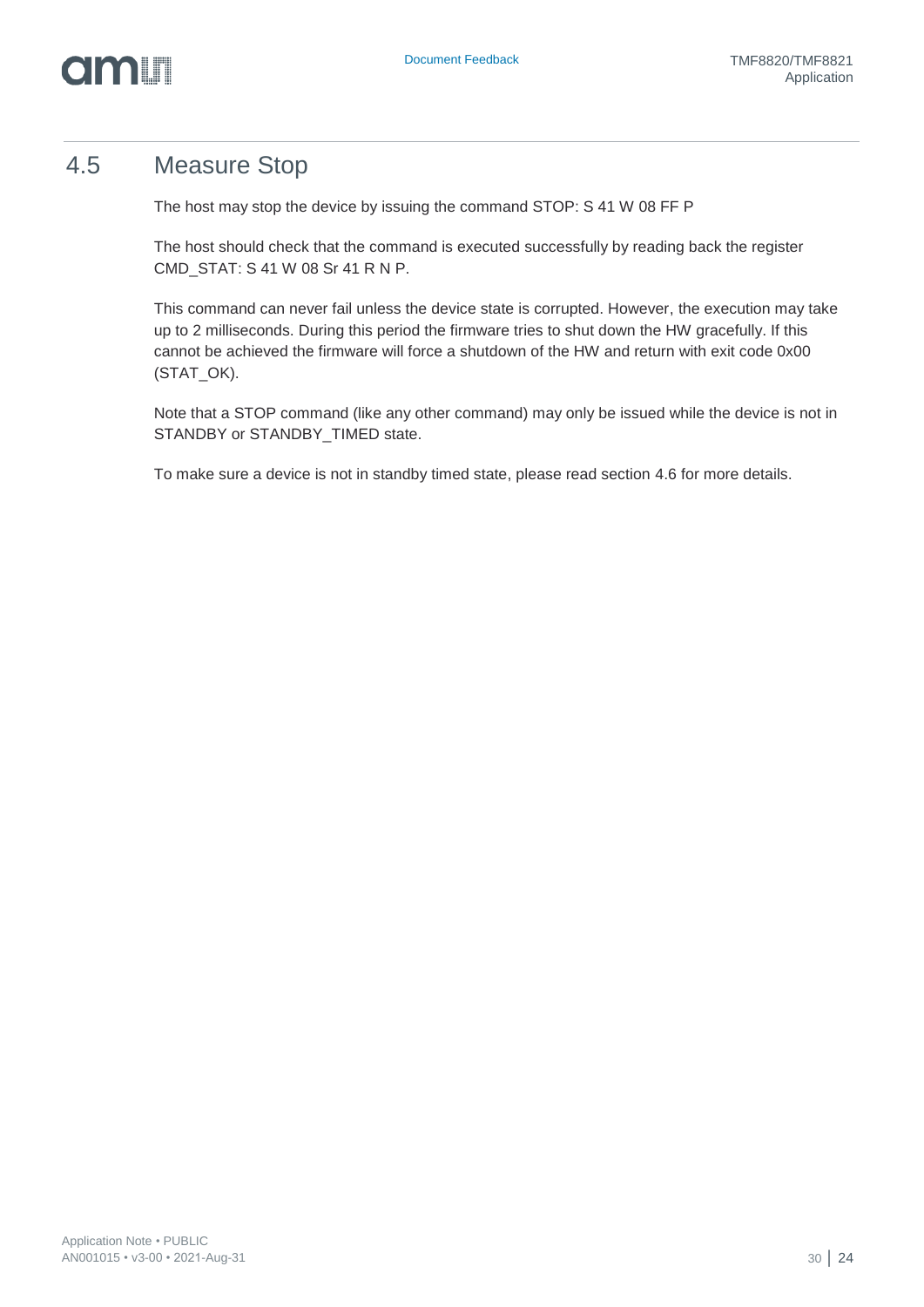# om I

### 4.6 STANDBY\_TIMED

<span id="page-24-0"></span>STANDBY\_TIMED is a special low power state that the device will only enter if configured to do so, and if the measurement period allows enough time in between the actual measurements to enter this state. The device will enter this special state also only after the host has read out the complete result record for a measurement period.

The host can observe if the device enters STANDBY\_TIMED by polling the register ENABLE. IF bit 2 is set, this indicates that the device is currently in state STANDBY\_TIMED. Note that the device automatically exits this state when the timer for the measurement period expires.

To stop a device that has been configured for STANDBY\_TIMED mode the host has to take the following steps:

Ensure that the device is not in STANDBY\_TIMED state, this can be achieved by:

- **1.** Wait for a result interrupt to occur
- **2.** Issue the STOP command: S 41 W 08 FF P
- **3.** Wait for the STOP to be successfully executed by reading CMD\_STAT: S 41 W 08 Sr 41 R N P until it has the value 0x00 (STAT\_OK):

If the host does not want to wait for an interrupt there is a possible second way:

- **1.** Stop handling the result interrupts (i.e. do not read out results)
- **2.** Perform a wake-up sequence: S 41 W E0 21 P This makes sure the device is no longer in STANDBY\_TIMED (but the device may still be running).
- **3.** Check that the device is not in STANDBY\_TIMED by reading the ENABLE register: S 41 W E0 Sr 41 R N P, which must have the value b 01xx 0001 to continue.
- **4.** Issue the STOP command: S 41 W 08 FF P
- <span id="page-24-1"></span>**5.** Wait for the STOP to be successfully executed by reading CMD\_STAT: S 41 W 08 Sr 41 R N P until it has the value 0x00 (STAT\_OK):

### 4.7 Histogram Readout

The TMF882X can be configured to provide raw histogram data on I²C. For this mode the device will switch into a blocking mode. I.e. the device will wait for the host to readout a histogram before it proceeds to publish the 2<sup>nd</sup> time-multiplexed histogram snapshot or the result record.

A raw histogram snapshot of the recorded data consists of:

10x 128x 3 Bytes = 3840 Bytes raw data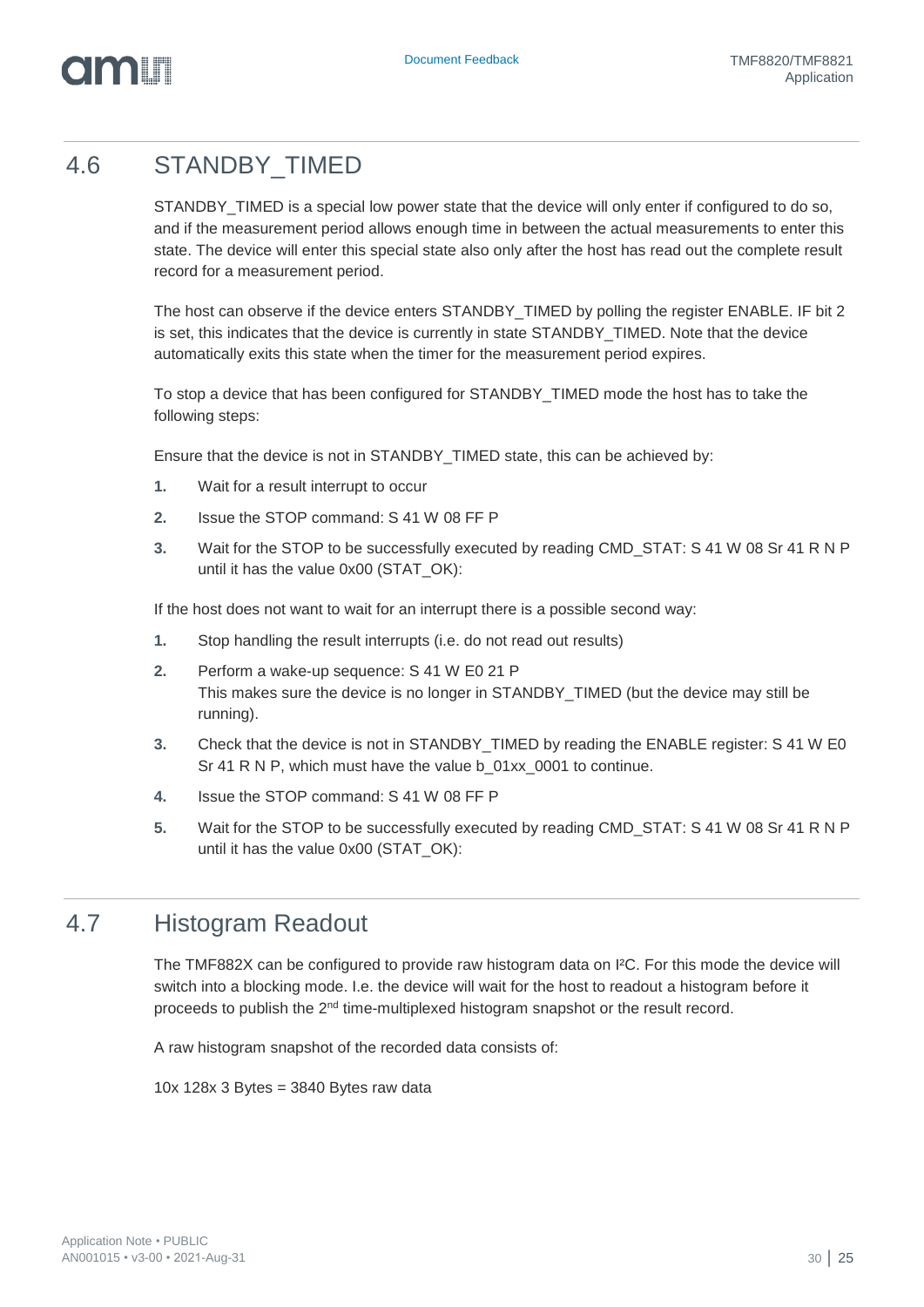# om T

This data is organized in packets that are transmitted sequentially via I²C. Each packet has the standard header of 4 bytes, followed by a sub-packet header of 3 bytes, followed by the 128 bytes payload.

#### **Figure 13: Raw Histogram Packet Format**

| <b>Absolute I<sup>2</sup>C</b><br><b>Register Address</b> | <b>Name</b>          | <b>Description</b>                                                                                                                       |
|-----------------------------------------------------------|----------------------|------------------------------------------------------------------------------------------------------------------------------------------|
| 0x20                                                      | $RID=0x81$           | Raw Histogram is published                                                                                                               |
| 0x21                                                      | TID                  | Transaction ID, is incremented with every packet                                                                                         |
| 0x22                                                      | LSB-SIZE             | LSB of total size of this raw histogram, is decremented with<br>each transmitted packet by 0x80 for the payload size.                    |
| 0x23                                                      | MSB-SIZE             | MSB of total size. The first packet of a histogram has here<br>0x0F00                                                                    |
| 0x24                                                      | Sub-packet<br>number | A counter that represents the sub-packet number of the<br>histogram packet. The counter starts with 0 and will count up<br>to 29 (0x1E). |
| 0x25                                                      | 0x80                 | Payload of this sub-packet                                                                                                               |
| 0x26                                                      | 0 or 1               | The used configuration for the histogram measurement (on<br>TMF8820 devices this will only be 0).                                        |
| 0x27                                                      | Data0                | First byte of sub-packet                                                                                                                 |
|                                                           |                      |                                                                                                                                          |
| 0xA6                                                      | Data127              | Last byte of sub-packet                                                                                                                  |

Order of transmit of a complete snapshot of raw histograms:

- **˃** LSB of channel 0 is transmitted in sub-packet number 0.
- **˃** LSB of channel 1 is transmitted in sub-packet number 1. …
- **˃** LSB of channel 9 is transmitted in sub-packet number 9.
- **˃** Mid byte of channel 0 is transmitted in sub-packet number 10.
- **˃** Mid byte of channel 1 is transmitted in sub-packet number 11.
- **˃** Mid byte of channel 9 is transmitted in sub-packet number 19.
- **˃** MSB of channel 0 is transmitted in sub-packet number 20.
- **˃** MSB of channel 1 is transmitted in sub-packet number 21.
- **˃** MSB of channel 9 is transmitted in sub-packet number 29.

Please note that a complete raw histogram has to be read out before the device will continue.

- The results are published after the corresponding raw histogram(s).
- As the device is in blocking mode, the device will also wait for the host to read out the result data.

…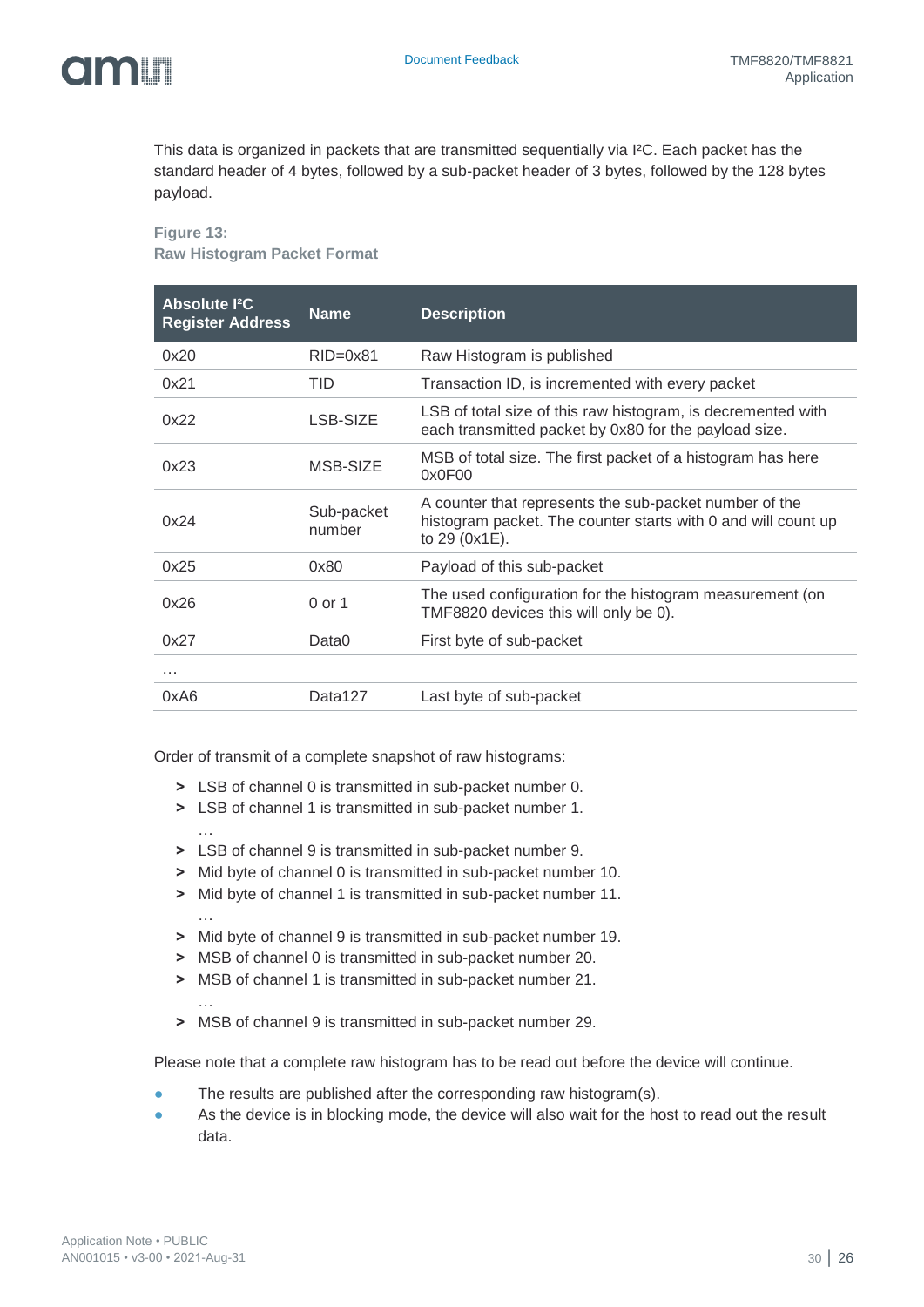

Only after the result has been read, the device will perform the next measurement.

The device has to be configured in the common page to provide histograms. Make sure device is not in STANDBY mode and does not perform measurements. After this do the following steps:

- **1.** Load the common page with command LOAD\_CONFIG\_PAGE\_COMMON: S 41 W 08 16 P
- **2.** Check that the command is executed: S 41 W 08 Sr 41 R N P This should read back as STAT\_OK: 0x00 (if you read back a value  $>= 0x10$  continue to read the register 0x08 until it changes to a value less than 0x10)
- **3.** Check that the configuration page is loaded: S 41 W 20 Sr 41 R A A A N P This should read back the values: 0x16 <do not care> 0xBC 0x00
- **4.** Write a 0x01 to register 0x39 to dump raw histograms (S 41 W 39 01 P). Write a 0x03 to register 0x39 if you want also to dump electrical calibration histograms (S 41 W 39 03 P).
- **5.** Write back the data with command WRITE\_CONFIG\_PAGE: S 41 W 08 15 P
- **6.** Check that the command is executed: S 41 W 08 Sr 41 R N P This should read back as STAT\_OK: 0x00 (if you read back a value  $>= 0x10$  continue to read the register 0x08 until it changes to a value less than 0x10)

Note if you use the INT pin and you have to enable also the raw histogram bit in the INT\_ENAB register:

**7.** Enable the raw histogram (is also the electrical histogram) interrupt if you use the device with the INT pin: S 41 W E2 0A P. Here the assumption is that you also have the result interrupt enabled.

After this normal measurement should be started with: S 41 W 08 10 P

### **4.7.1 INT Pin Mode**

omn

When the INT pin is asserted the host should first read out the register 0xE1 to find out which data is available:

- **●** Result data (bit 1 is set)
- **●** Raw histogram data (bit 3 is set)

I²C string to read out which data is available: S 41 W E1 Sr 41 R N P The host should store that information.

For measurement results see section [4.4.](#page-22-1)

For raw histogram readout there are 30 packets to be read for normal mode (TMF8820) and 2x 30 packets for time-multiplexed mode (TMF8821).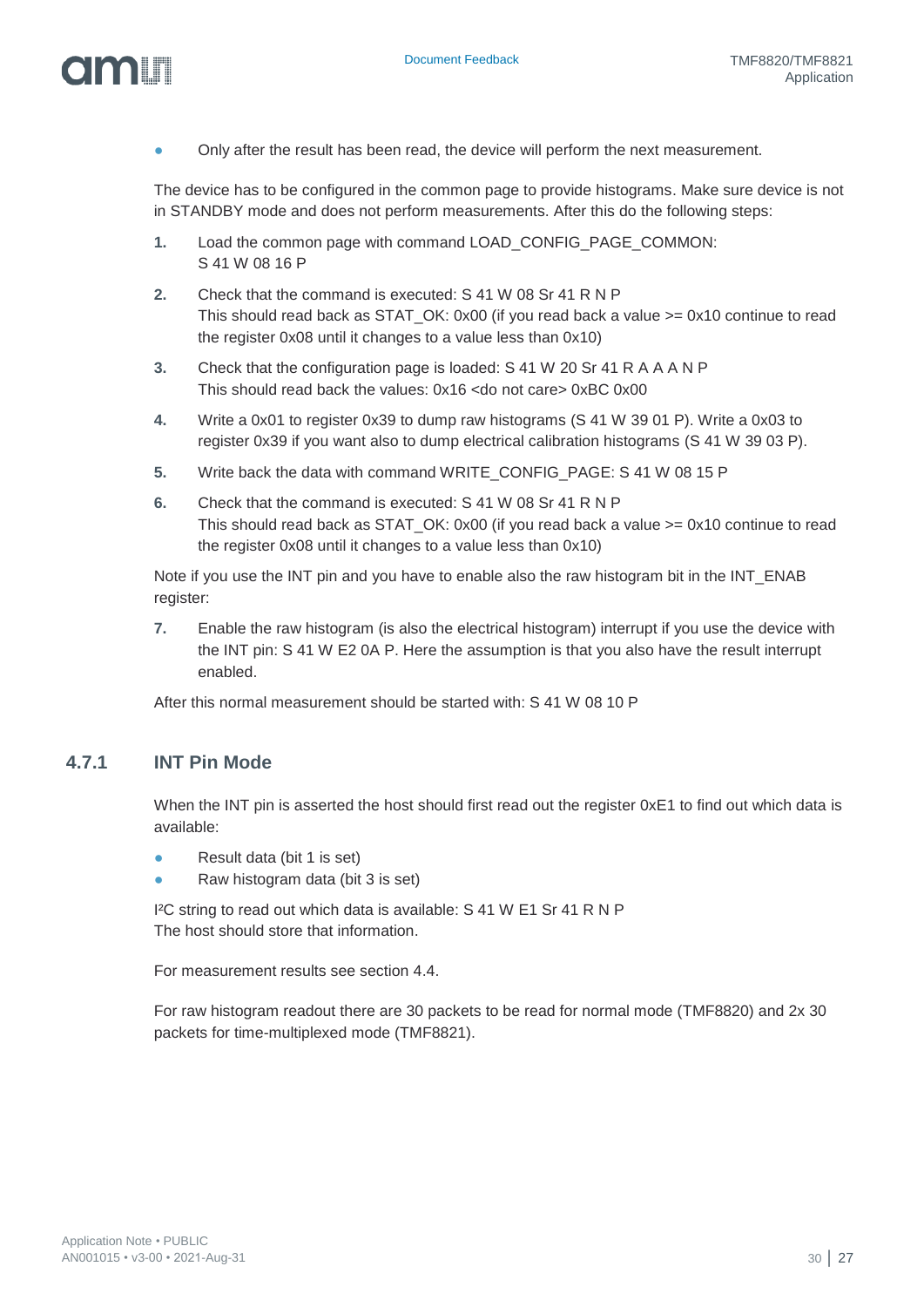

The procedure is the same for all 30 packets that form a histogram snapshot:

- **1.** Wait for the raw-histogram interrupt to be flagged in register INT\_STATUS (0xE1) this will also assert the INT pin again.
- **2.** Clear the INT\_STATUS register (S 41 W E1 08 P).
- **3.** Read out the complete block of 135 bytes (4 bytes header, 3 bytes sub-header, 128 data payload bytes). Note that the total size of the packet decreases with each readout by 128 bytes and that the sub-packet number increases by 1 for each packet.
- **4.** Repeat steps 1., 2. and 3. for the other 29 packets

After these 30 data packets have been read out by the host, the next interrupt will either be a result interrupt for a normal measurement or another 30 data packets for the 2<sup>nd</sup> (time-multiplexed) measurement.

The results for time-multiplexed measurements will be published after both raw histograms.

### **4.7.2 Polling Mode**

The same behavior can be achieved by polling the INT\_STATUS register only. Here the host does poll the INT\_STATUS register until either the result interrupt bit is set or the raw histogram bit is set.

Here the host has to follow the same order of execution:

- **1.** Wait for the raw-histogram interrupt to be flagged in register INT\_STATUS (0xE1).
- **2.** Clear the INT\_STATUS register.
- **3.** Read out the complete block of 135 bytes (4 bytes header, 3 bytes sub-header, 128 data payload bytes). Note that the total size of the packet decreases with each readout by 128 bytes and that the sub-packet number increases by 1 for each packet.
- **4.** Repeat steps 1., 2. and 3. for the other 29 packets

After these 30 data packets have been read out by the host, the next interrupt will either be a result interrupt for a normal measurement or another 30 data packets for the  $2^{nd}$  (time-multiplexed) measurement.

The results for time-multiplexed measurements will be published after both raw histograms.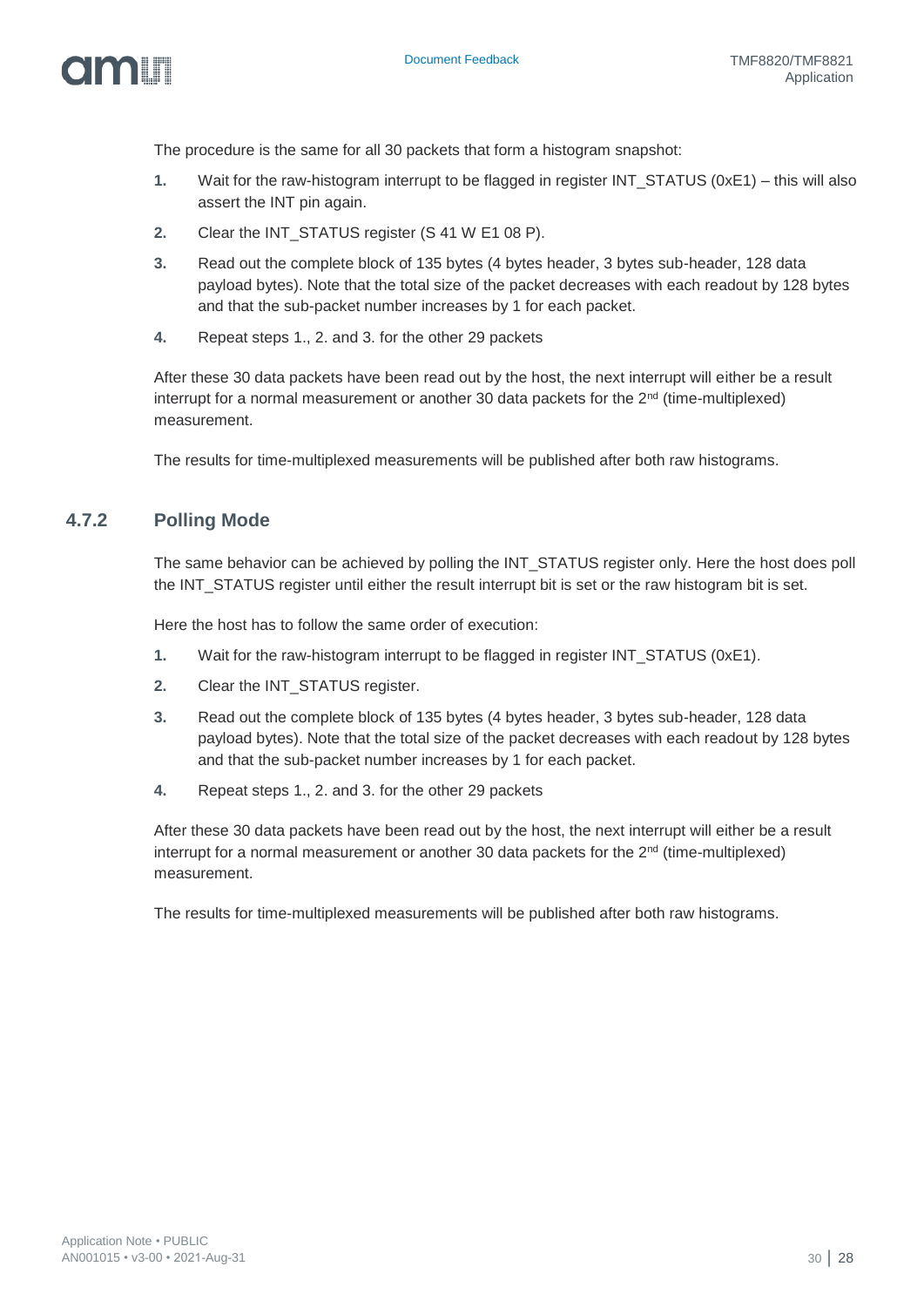# **amin**

# <span id="page-28-0"></span>**5 Revision Information**

| Changes from previous version to current revision v3-00 | Page |
|---------------------------------------------------------|------|
| Updated all chapters                                    | all  |
| Added histogram readout section, updated for ROM 1v2    | all  |
| Typos corrected                                         | all  |
| Change ROMREMAP_RESET to RAMREMAP_RESET                 | 13   |
|                                                         |      |
|                                                         |      |

Page and figure numbers for the previous version may differ from page and figure numbers in the current revision.

Correction of typographical errors is not explicitly mentioned.